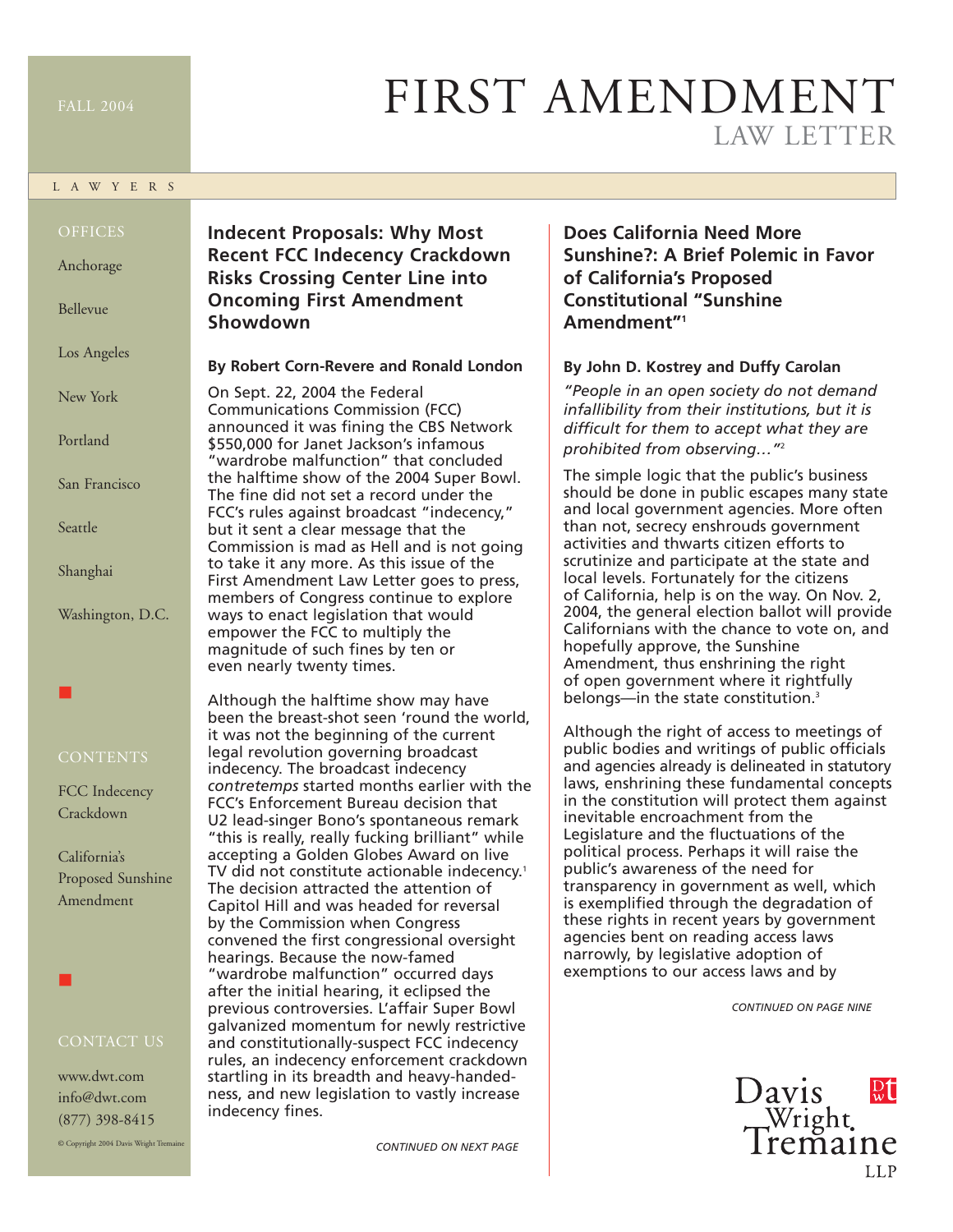## INDECENCY CRACKDOWN

*CONTINUED FROM PAGE ONE*

■

Even before any new legislation was enacted, however, the FCC proposed massive fines for broadcast indecency, culminating in a record \$1.75 million settlement with Clear Channel. They included:

- a \$755,000 maximum fine for bits on the syndicated "Bubba the Love Sponge" show;
- a \$495,000 maximum fine against six Clear Channel stations for airing the Howard Stern Show;
- maximum fines of \$357,000 and \$247,000 to two licensees for sexual banter;
- a maximum \$55,000 penalty for a radio broadcast that described a sex act in "colloquial terms" and "innuendo" rather than as direct references.

The FCC also imposed a maximum \$27,500 fine against a TV station for a live news interview with the cast of the stage production "Puppetry of the Penis" because of the accidental, brief "overexposure" of one of its members. FCC Chairman Michael K. Powell told Congress the indecency fines represented "the most aggressive enforcement regime in decades," and he pledged to further sharpen the agency's "enforcement blade."

#### **Background to current crackdown**

The FCC regulates indecent broadcasts pursuant to 18 U.S.C. § 1464, which prohibits the transmission of "obscene, indecent or profane language by means of radio communication." The FCC defines indecency as "language or material that, in context, depicts or describes, in terms patently offensive as measured by contemporary community standards for the broadcast medium, sexual or excretory activities or organs."<sup>2</sup> The Supreme Court narrowly upheld this standard in the famous George Carlin "Seven Dirty Words" case, *FCC v. Pacifica Foundation,* 438 U.S. 726 (1978). Although the 5-4 decision upheld the FCC's authority to regulate broadcast content, it emphasized that the Commission's power is limited. Justice Powell, who supplied a crucial swing vote for *Pacifica's* slim majority, stressed that the FCC does not have "unrestricted license to decide what speech, protected in other media, may be banned from the airwaves." *Pacifica,* 438 U.S. at 760-761 (Powell, J., joined by Blackmun, J., concurring). Justice Powell was willing to allow the FCC some control because he believed the FCC would "proceed cautiously," and he instructed the FCC to consider the chilling effect on speech "as it

develop[s] standards" in this area. *Id.* at 760, 762.

Lower court decisions that subsequently upheld the basic indecency standard similarly counseled agency caution. In *Action for Children's Television v. FCC,* 852 F.2d 1332 (D.C. Cir. 1988) *("ACT I"),* the D.C. Circuit considered FCC implementation of a generic indecency definition in a series of rulings in which the FCC held that broadcasts that would not have violated Pacifica's "filthy words" standard nevertheless were indecent.3 The court rejected vagueness and overbreadth challenges to the generic definition but vacated the FCC's rulings that found post-10:00 p.m. broadcasts indecent, holding that a "reasonable safe harbor rule" was constitutionally mandated and the FCC's findings in that regard were "more ritual than real" and its underlying evidence "insubstantial." *Id.* at 1341-42. The court directed the FCC to be "sensitive to" the facts that "the speech at issue … is protected by the first amendment" and that the agency's "avowed objective is not to establish itself as censor but to assist parents in controlling the material young children will hear." *Id.* at 1334. The court also reiterated that "[i]ndecent but not obscene material … qualifies for first amendment protection whether or not it has serious merit." *Id.* at 1340. It allowed the Commission some latitude to regulate in this constitutionally protected area, noting it did so with the expectation that any "potential chilling effect of the FCC's generic definition … will be tempered by [its] restrained enforcement policy." *Id.* at 1340 n.14.

The *Golden Globes Bureau Decision* seemed to keep these admonitions in mind. The FCC staff applied wellestablished FCC precedent and held that the NBC-affiliate broadcast licensees that aired the awards show did not violate the law because, with such live, unscripted events, "fleeting and isolated remarks of this nature do not warrant" sanctions.4 The decision is consistent with language in *Pacifica* stating it would be "inequitable" to "hold a licensee responsible for indecent language" when "public events likely to produce offensive speech are covered live, and there is no opportunity" for editing. 438 U.S. at 733 n.7. The Bureau decision, and its refusal to impose a fine or any other sanction, was consistent with Justice Powell's understanding that *Pacifica* did not approve sanctions against "the isolated use of a potentially offensive word." 438 U.S. at 760-761 (Powell, J., concurring); *see also id.* at 772 (Brennan, J., dissenting).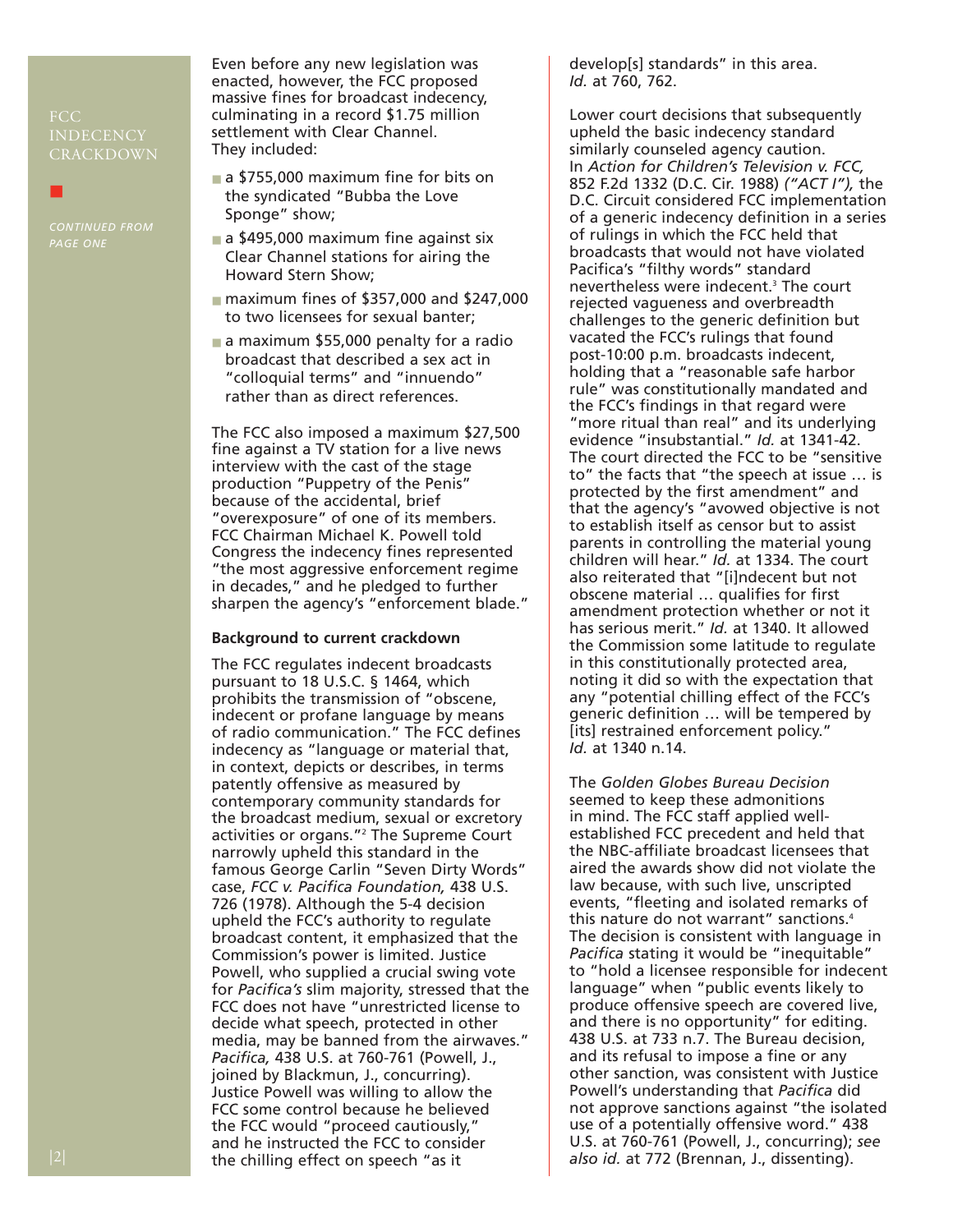In an unfortunate part of the decision that attracted the most attention—the staff also reasoned that "the material aired … does not describe or depict sexual and excretory activities and organs," as required by the indecency definition, but rather simply included an "adjective or expletive to emphasize an exclamation." *Golden Globes Bureau Decision,* 18 FCC Rcd. at 19861-62.

The decision was adopted with little fanfare but was soon the center of a political firestorm. Those outraged with the decision demanded to know how this alleged dirtiest of dirty words could not be indecent. Leading the charge was the Parents Television Council (PTC), a self-appointed watchdog of broadcast content that had mobilized its members to bombard the FCC with email complaints about the broadcast. The PTC filed an application for full Commission review seeking to have the Bureau's decision reversed.

While that request was pending, and before the year was out, both the Senate and the House of Representatives had issued resolutions calling the FCC to task. The Senate urged the FCC to reconsider the Bureau's decision and to "return to vigorously and expeditiously enforcing" the indecency standard, to "reassert its responsibility as defender of the public interest" against "degrading influences of indecent programming," and to "use all … available authority" including "fines … for each separate 'utterance' or 'material' [and] license revocation proceedings for repeated violations." S. Res. 283, Dec. 9, 2003. The Senate resolution came one day after the House protested "the lowering of standards [and] weakening of the rules of the [FCC] prohibiting obscene and indecent broadcasts." H. Res. 482, Dec. 8, 2003. At the same time, the "Clean Airwaves Act" was introduced to amend Section 1464 to specify "words and phrases … and other grammatical forms of such words and phrases (including verb, adjective, gerund, participle, and infinitive forms)" that constitute "profanity" under the statute.<sup>5</sup>

Legislative and regulatory hand-wringing continued into the new year, including adoption of another House resolution largely mirroring Senate Resolution 283. H. Res. 500, Jan. 21, 2004. Meanwhile, FCC Chairman Michael K. Powell openly lobbied fellow Commissioners to reverse the *Golden Globes Bureau Decision.* At the same time, he called on Congress to raise the maximum fine the FCC can impose

against licensees airing indecent programming "by at least tenfold" from its then present level of \$27,500 per offense. His entreaties soon were answered. The Chairman of the House Committee on Energy and Commerce's Subcommittee on Telecommunications and the Internet introduced legislation to increase the fines from \$27,500 for each indecent broadcast (with a maximum of \$300,000 for continuing violations) to \$275,000 per incident (with a \$3 million cap). The Subcommittee also held a hearing on Jan. 28, 2004, to examine FCC indecency enforcement. In addition, the Senate started its own inquiry by scheduling a hearing to be held Feb. 11, 2004.

Not coincidentally, the FCC stepped up its indecency enforcement by proposing, the day before the House hearing, fines against two radio stations for airing sexually oriented bits involving, respectively, New York's St. Patrick's Cathedral and a D.C. Catholic school, and a third fine against a TV station for a news story on the Australian show "Puppetry of the Penis," which included an inadvertent glimpse of the title character.6 Little did the FCC know, however, how soon it would have an opportunity to flex its indecency muscles. Just days after the House hearing, stakes were raised considerably by the nowinfamous 2004 Super Bowl halftime show.

Did the FCC overreact to Janet Jackson's "wardrobe malfunction?" Consider the following: It took 11 days after the "day of infamy" for President Franklin D. Roosevelt to convene the Roberts Commission to investigate the attack on Pearl Harbor, and it took one year and 77 days after Sept. 11, 2001 before President George W. Bush authorized the National Commission on Terrorist Attacks Upon the United States. But it took the FCC less than 24 hours to issue a letter of inquiry demanding a full investigation of the Super Bowl halftime performance.

Some thought this was over-the-top. At least one poll indicated that nearly 80 percent of respondents believed the investigation was a waste of tax dollars.7 Nevertheless, congressional activity rapidly took on new urgency. The House quickly scheduled another indecency hearing on Feb. 11, 2004, moving so aggressively that schedules for the two chambers' inquiries had to be coordinated to facilitate the appearances of common witnesses. Proposals began making their way through Congress to increase FCC

### INDECENCY CRACKDOWN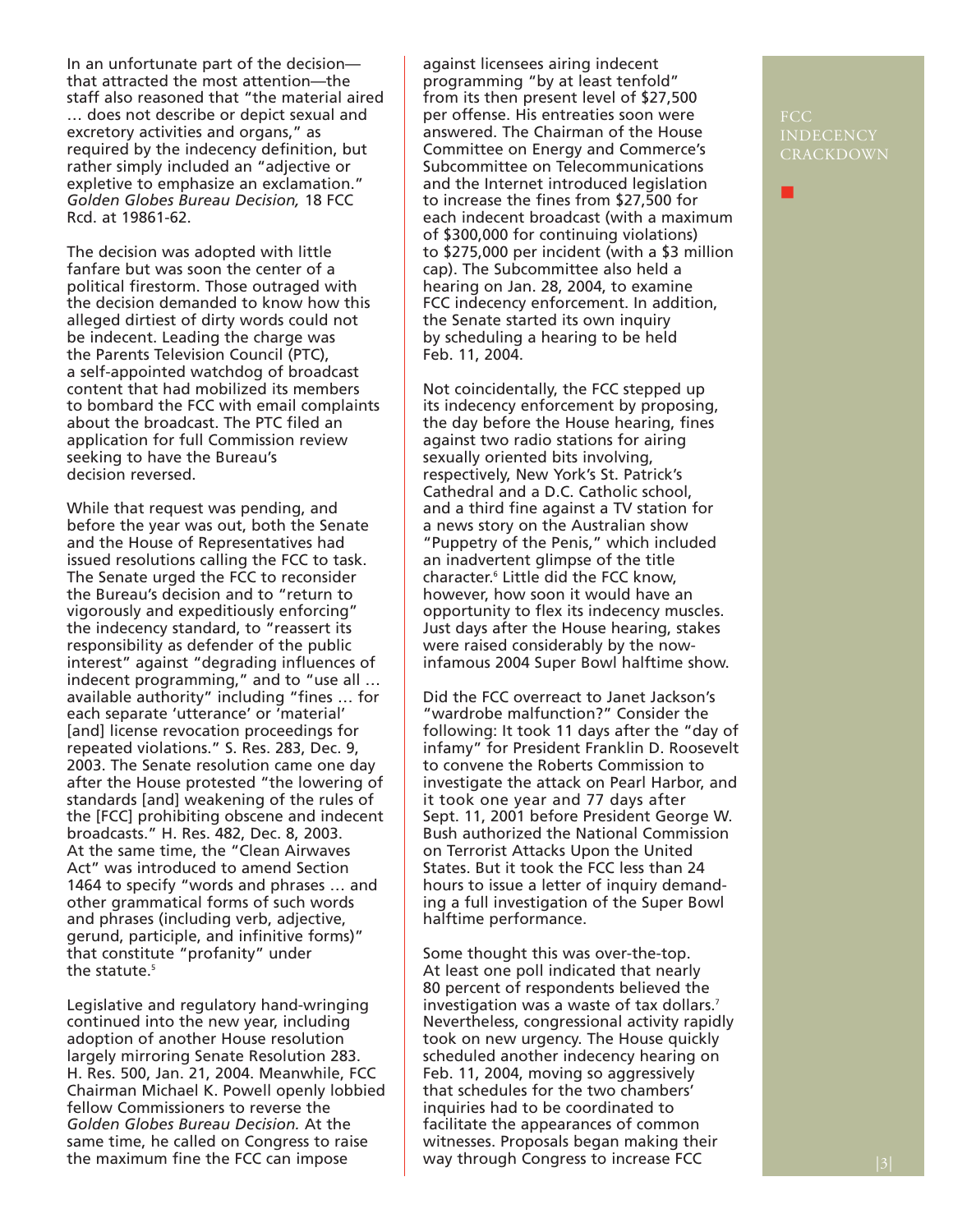### INDECENCY CRACKDOWN

■

authority over indecent broadcasts. Bills proposing to increase maximum FCC indecency fines to up to \$500,000 per utterance joined the existing proposal for a tenfold increase and the new list of "off limits" dirty words.<sup>8</sup>

The flurry of activity in Congress soon culminated in legislative and regulatory action. On March 11, the House passed H.R. 3717, the Broadcast Decency Enforcement Act of 2004. The bill calls for increased fines of \$500,000 per incident for obscene, indecent or profane broadcasts. It also specifies criteria for the FCC to consider in setting the amount of fine, including whether the offending material was live or recorded and/or scripted or unscripted; whether there was an opportunity to review recorded or scripted programming or a reasonable basis to believe live or unscripted programming might contain offending material; whether a delay was utilized for live or unscripted programming; the size of the audience; and whether the material was part of a children's program. The bill also would relieve network affiliates of liability for network programming they lack the ability to preview or if it is live or unscripted and there was no reason to believe it would contain offending material. On the other hand, it would allow FCC fines against nonlicensees (*i.e.,* performers) if they willfully or intentionally "utter" an indecency.

Though indecency legislation temporarily stalled in the Senate, that chamber eventually passed the Broadcast Decency Enforcement Act of 2004, S.A.3235, as an amendment to the National Defense Authorization Act for Fiscal Year 2005, S.2400. However, the House and Senate ultimately could not reconcile the bills and the legislation was dropped on Oct. 8, 2004.

#### **FCC vastly changes indecency legal environment**

As Congress debated changes in the law, the FCC effected a sea change on March 18 when it reversed the *Golden Globes Bureau Decision* and held Bono's exclamation indecent and profane. That same day, the Commission issued three other decisions adopting or applying new indecency rules.<sup>9</sup> The full Commission rejected the Bureau analysis of Bono's use of the word "fucking," finding that "within the scope of our indecency definition … it does depict or describe sexual activities." *Golden Globes Order* ¶ 8. It then found the material otherwise satisfied the indecency definition in that it was patently

offensive under contemporary community standards for the broadcast medium, *id.* ¶ 9, and it adopted a new *de facto* rule that "any use of [the] word ['fuck'] or a variation, in any context, inherently has a sexual connotation and therefore falls within the … indecency definition." *Id.* ¶ 8.

In addition, the FCC held that prior decisions "that isolated or fleeting broadcasts of the 'F-Word' … are not indecent or would not be acted upon" are "no longer good law," *id.* ¶ 12, and it adopted what is essentially a requirement that broadcasters use technological measures such as delays to avoid airing a single or gratuitous use of a vulgarity. *Id.* ¶ 11. The FCC also found "an independent ground" that the material violated Section 1464 as being "'profane' language," *id.* ¶ 13, and it put broadcasters "on notice" that it "will not limit its definition of profane speech to only those words and phrases that contain an element of blasphemy or divine imprecation." *Id.* ¶ 14. Rather, the FCC announced that hereafter it "will also consider under the definition of 'profanity' the 'F-Word' and those words … that are [likewise] highly offensive." *Id.* 

The FCC also took the "opportunity to reiterate … that serious multiple violations of [the] indecency rule … may well lead to … license revocation proceedings" and that fines could issue "for each indecent utterance in a particular broadcast." *Id.* ¶ 17. However, notwithstanding a finding that the broadcast of Bono's expletive was indecent and profane, the FCC did not fine the licensees that aired the offending material. *Id.* ¶ 15. By a 3-2 vote, it found such action would be inappropriate because precedent at the time of the broadcast would have permitted airing the material, and the *Golden Globes Order* was "a new approach to profanity," such that the licensees "lacked the requisite notice to justify a penalty." *Id.*

The FCC reinforced and/or built upon the new *Golden Globes Order* rules in the concurrently issued *Infinity Radio, Infinity Broadcasting* and *Capstar* actions, as well as in other actions issued shortly thereafter.<sup>10</sup> The Commission's new approach included deeming colloquialisms or innuendo actionable whenever the FCC finds there is an "unmistakable" sexual connotation,<sup>11</sup> holding that the indecency of a broadcast can turn on the "identities of the participants,"12 restricting the extent to which broadcasters can look to prior agency statements defining indecency for guidance, $13$  and stating an intent to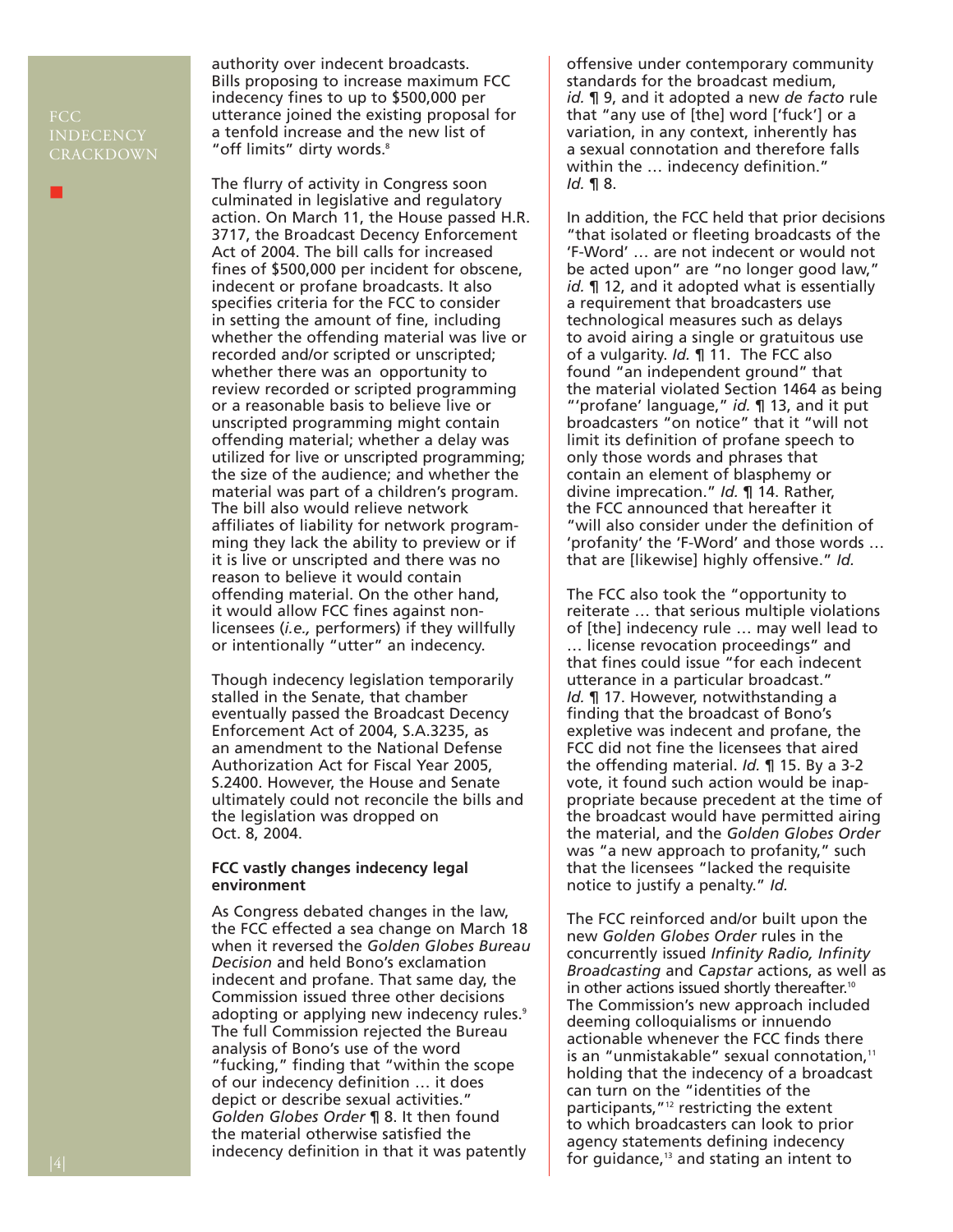pursue sanctions even in the absence of complaints.<sup>14</sup>

Reaction to the FCC's sharp change in direction on indecency regulation was virtually instantaneous, and eminently foreseeable. Broadcasters immediately began eliminating or curtailing live programming. They also fired on-air personnel. Examples included not only Clear Channel's termination of Howard Stern's show on its six stations (that had drawn a \$495,000 fine), but also some personalities that merely aired a single offending word inadvertently. Radio stations also began removing or editing numerous songs, including quite a few that had aired for years without complaint. Networks canceled or altered edgy television shows even though audiences had long been on notice as to their content and/or tone, and some even were previously found not indecent. For example, public broadcasters were compelled to edit out a hint of cleavage in the *American Experience* documentary "Emma Goldman." In "Every Child is Born a Poet: The Life and Work of Piri Thomas," a program featuring readings and dramatizations of the work of this renowned poet, writer and educator, PBS cut out several expletives (including nonsexual epithets) though they appeared in the original works. Citing this substantial chilling effect, a coalition of two dozen licensees, public interest organizations, professional associations, production entities, programmers, writers and performers sought reconsideration of the *Golden Globes Order,* asking the FCC to seriously consider whether "the system of government regulation" it has newly adopted is "fundamentally incompatible with the First Amendment."

#### **Golden Globes Order focuses attention on constitutional problems of FCC indecency scheme**

The *Golden Globes Order* raises a host of constitutional questions notwithstanding the Supreme Court's decision in *Pacifica* a quarter century ago. Even before the *Golden Globes Order,* the FCC's Section 1464 enforcement regime was fraught with constitutional difficulties, and the new indecency and profanity standards, more zealous enforcement, higher fines, and other recent policy changes focus attention on the need for wholesale First Amendment review. In this regard, the government has a constitutional obligation to address significant First Amendment issues when it modifies or reaffirms any regulation of broadcast content. *See*

*Meredith Corp. v. FCC,* 809 F.2d 863, 874 (D.C. Cir. 1987).

Any such reexamination must acknowledge that the Supreme Court's 5-4 ruling did not give the FCC *carte blanche* to decide what broadcasts are indecent or to impose unlimited penalties. The ability to regulate so-called "indecent" speech is a limited constitutional exception, not the rule. The Supreme Court has invalidated indecency restrictions imposed on print media, film, the mails, cable television, and the Internet, $15$  and in doing so confirmed that indecent speech is fully protected and not subject to lesser First Amendment scrutiny as "low value" speech. *Playboy,* 529 U.S. at 826. It has acknowledged the FCC's definition of indecency was not endorsed by a majority of Justices and repeatedly described *Pacifica* as "emphatically narrow."16 Lower courts have not analyzed or reaffirmed Pacifica, but instead simply recited and applied its outcome.17

Both broadcasting and the media environment in which it operates change over time, and with it so, too, must regulatory standards that bear on broadcast programming. As the Court observed in *CBS v. Democratic Nat'l Comm.,* 412 U.S. 94, 102 (1973), "problems of regulation are rendered more difficult because the broadcast industry is dynamic in terms of technological change; solutions adequate a decade ago are not necessarily so now, and those acceptable today may well be outmoded 10 years hence." In the 26 years since *Pacifica* and the nine years since the D.C. Circuit last considered broadcast indecency, it has become less tenable to assume that broadcasting may be subjected to special rules because it is a "uniquely pervasive presence." *Pacifica,* 438 U.S. at 748. During this interval the FCC has found that traditional media "have greatly evolved," and "new modes … have transformed the landscape, providing … more control than at any other time in history."18 Notably, *Reno v. ACLU* subjected the indecency definition (in the Internet context) to rigorous scrutiny for the first time and found it seriously deficient. 521 U.S. at 871-881. It has not helped that while legal standards and the media environment have been evolving the FCC has shown a marked inability to clarify, solidify, and/or apply its own standard.<sup>19</sup>

From the outset, the regulation of indecent speech has presented a paradox. Courts confirm that "indecent" speech is fully protected by the Constitution, yet the amorphous FCC standard provides little protection as a practical matter.

### INDECENCY CRACKDOWN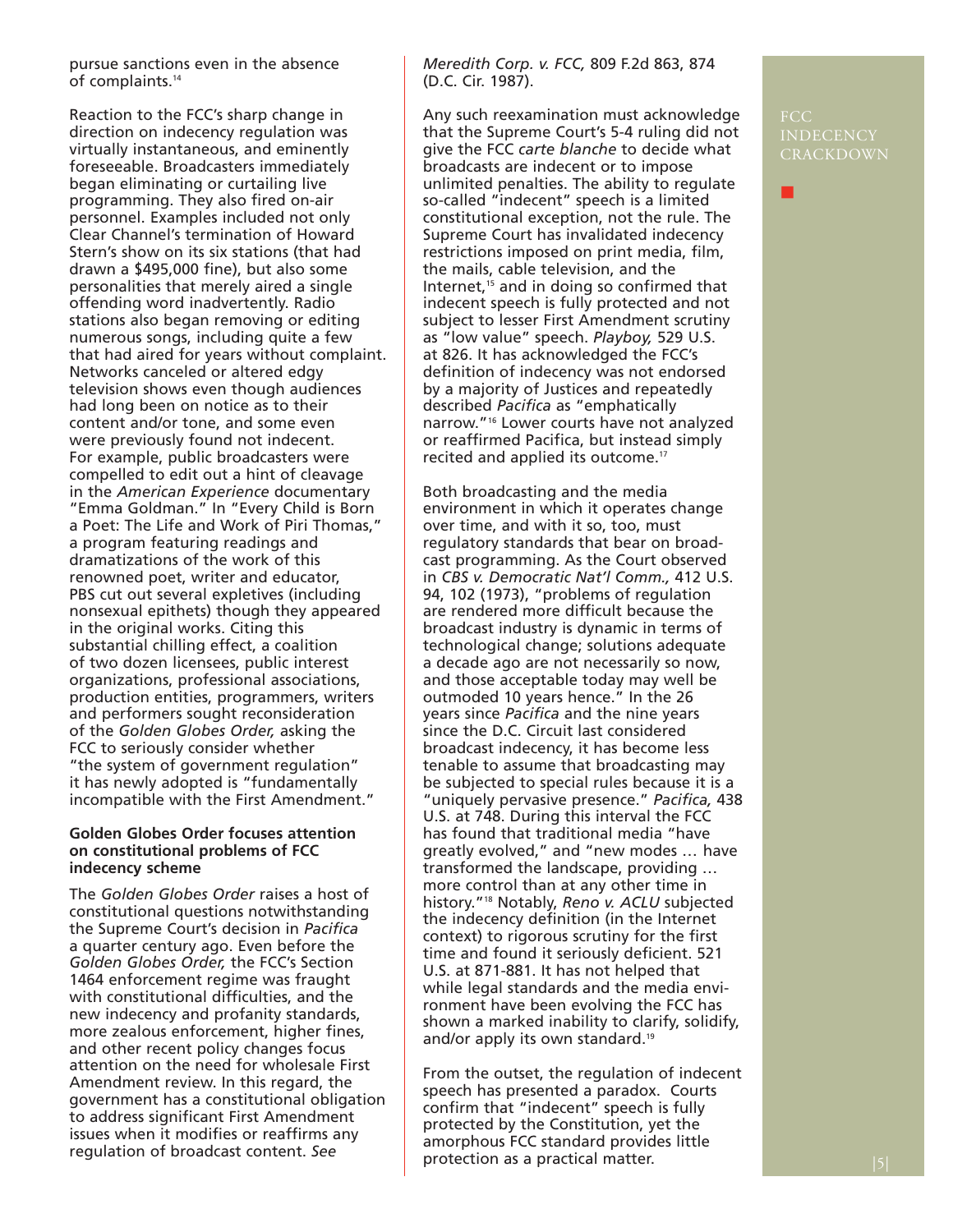### INDECENCY CRACKDOWN

■

Meanwhile, "obscenity" that purportedly is unprotected is subject to First Amendment doctrine that provides more actual legal protection. The test for obscenity, adopted in *Miller v. California,* 413 U.S. 15 (1973), permits restriction only of works that, taken as a whole, are deemed by the average person applying contemporary community standards to appeal to the prurient interest; that depict or describe in patently offensive ways sexual conduct specifically defined by applicable state law; and that taken as a whole lack serious literary, artistic, political, or scientific value. Meanwhile, the indecency standard bars transmission (at times of day when children are likely in the audience) of language or material that, in context, depicts or describes, in terms patently offensive under contemporary community standards for the broadcast medium, sexual or excretory activities or organs. Unlike the test for obscenity, the FCC's standard applies to select passages not whole works, is based not on average persons in a community but on children, and literary or artistic merit do not bar liability.

The Supreme Court has held that the *Miller* test "critically limits the uncertain sweep of the obscenity definition." *Reno,* 521 U.S. at 872-873. By sharp contrast, the focus of the FCC's indecency enforcement on select passages and not works as a whole is alone a significant constitutional defect. This problem with the indecency standard merely scratches the surface of its constitutional shortcomings, as it does not even begin to consider the extent to which the standard does not evaluate the effect of material on the average person but rather on the most vulnerable members of the community (children), and the extent to which it likely restricts material that has serious literary, artistic, political or scientific value. Because the test is far less rigorous, the Supreme Court found the indecency standard as applied to the Internet "unquestionably silences some speakers whose messages [are] entitled to constitutional protection," and the requirement that isolated passages be considered "in context" is no cure. *Id.* at 871, 873. Since *Reno,* virtually every court ruling on laws that depend on the indecency standard has found them unconstitutional.<sup>20</sup>

The FCC's historical enforcement of its indecency standard also has lacked strict procedural safeguards that govern any administrative processes that effectively deny or delay the dissemination of speech, see, e.g., *Freedman v. Maryland,* 380 U.S. 51, 58-61 (1965), and that are required by

a constitutional mandate for the government to use "sensitive tools" to "separate legitimate from illegitimate speech." *Speiser v. Randall,* 357 U.S. 513, 525 (1958). The FCC's regime of enforcing indecency is inconsistent with the basic First Amendment principles that any delay in rendering a decision on the permissibility of speech be minimal, that speakers receive prompt judicial review, *United States v. Thirty-Seven Photographs,* 402 U.S. 363, 367-368 (1971), and that in every case where the government seeks to limit speech a constitutional presumption runs against it and requires the government to justify the restriction. *Playboy,* 529 U.S. at 816; *Interactive Digital Software Ass'n v. St. Louis County,* 329 F.3d 954, 959 (8th Cir. 2003).

With respect to judicial review in particular, the process is anything but prompt even after the FCC finds a particular broadcast indecent. Licensees challenging such findings generally must either agree to pay the fine and appeal, or refuse to pay and endure enforcement proceedings (assuming the government initiates collection action) before raising a defense in court. *See, e.g., AT&T Corp. v. FCC,* 323 F.3d 1081, 1085 (D.C. Cir. 2003). But since the FCC in the interim may withhold action on other matters the licensee has pending before it, no licensee has been able to hold out long enough to test the validity of an FCC indecency ruling. *See Action for Children's Television v. FCC,* 59 F.3d 1249, 1254 (D.C. Cir. 1995) *("ACT IV").* Under this system, Clear Channel recently paid \$1.75 million, the largest "voluntary payment" ever negotiated between the FCC and a broadcaster to settle indecency charges. *Clear Channel Communications, Inc.,* FCC 04-128, (June 9, 2004). The payment was in addition to a \$755,000 forfeiture Clear Channel paid in February for a broadcast not covered by the settlement.

The fact that there are no court decisions interpreting or applying the indecency standard in particular cases compounds the problem, as licensees must look to the FCC for clarity, but its decisions provide scant guidance. First, most such decisions are unpublished, informal letter rulings stored in individual complaint files at the FCC and thus are unavailable, especially those declining to take action.<sup>21</sup> Second, even where the FCC reaches the merits of a complaint, its decision typically consists of conclusory statements finding the broadcast indecent. The FCC's one attempt to address this problem, the aforementioned *Industry Guidance* adopted pursuant to the *Evergreen Media* settlement, *see*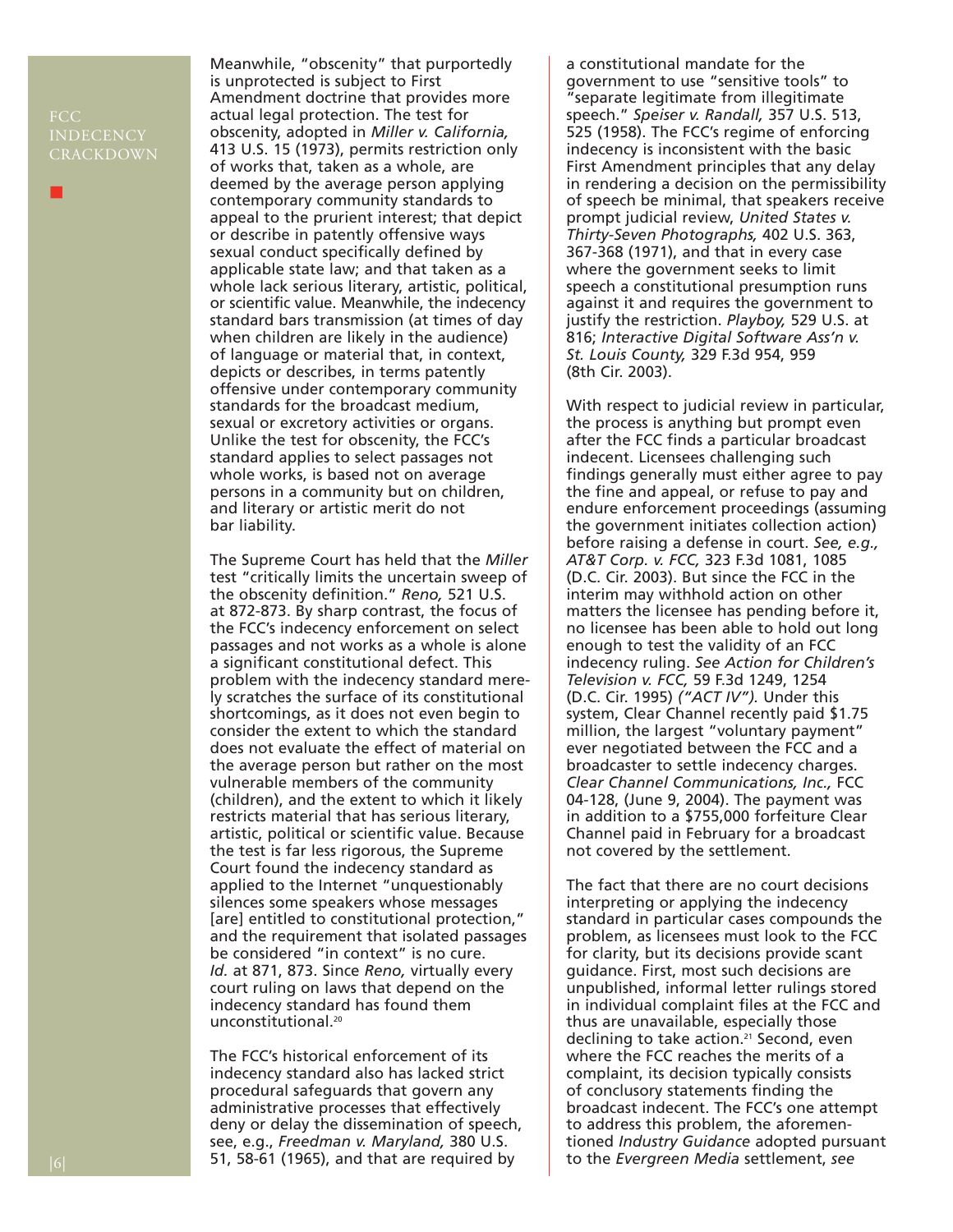*supra notes* 2, 19, was little help. The FCC pointed out that "contextual determinations" critical to indecency analyses "are necessarily highly fact-specific, making it difficult to catalog comprehensively all of the possible contextual factors that might exacerbate or mitigate the patent offensiveness of particular material." *Industry Guidance,* 16 FCC Rcd. at 8002-03. And though the FCC stated in the past that, if individual rulings fail to "remove uncertainty" in this "complicated area of law," it may use its power to issue declaratory rulings to clarify the standard, *New Indecency Enforcement Standards,* 2 FCC Rcd. at 2727, the FCC in practice has never granted such a request. *See Infinity Broad. Operations, Inc.,* 18 FCC Rcd. 26360 ¶ 6 n.14 (2003).

#### **FCC's new approach has significant First Amendment flaws**

The *Golden Globes Order* brings longsimmering problems underlying the indecency standard to the fore by taking the FCC well beyond established precedent and ultimately raising questions about *Pacifica's* continuing validity. *Pacifica* upheld the FCC's narrow authority to regulate indecent broadcasting only to the extent it exercised "caution" and "restraint," *see, e.g.,* 438 U.S. at 756, 760-761 (Powell, J., concurring); *ACT I,* 852 F.2d at 1340 n.14, and since then courts have raised significant questions about the government's limited authority in this sensitive area. By overruling precedent that isolated or fleeting uses of "indecent" words are not actionable, and undermining the importance of "context" in indecency analysis, the *Golden Globes Order* eliminated interpretive restraints long relied upon to help ensure constitutional enforcement of Section 1464.

Despite a purported attempt to clarify matters by decreeing that "any use of [the 'F Word'] or a variation, in any context, inherently has a sexual connotation," *Golden Globes Order* ¶ 8, the FCC only muddied the waters. It warned broadcasters that it intends to interpret broadly the ban on "vulgar and coarse language" including "words (or variants thereof) that are as highly offensive as what it repeatedly referred to as the 'F-Word.'" *Golden Globes Order* ¶¶ 13-14. Whether a word may be deemed "highly offensive" depends on "contemporary community standards" for the broadcast medium, yet the FCC has never previously defined that standard other than to say it is national and reflects the "average broadcast viewer or listener," whoever that may be. The FCC recently claimed it has "experience and knowledge, developed through constant interaction with lawmakers, courts, broadcasters, public interest groups and ordinary citizens, to

keep abreast of contemporary community standards." *Infinity Radio* ¶ 12. Contrary to this assertion, however, there has been no such "interaction" and the last time a court ruled in this area was nearly a decade ago, at the behest of broadcasters, not the FCC. *See ACT IV,* 59 F.3d 1249. Worse, the FCC discounts objective means of ascertaining contemporary community standards such as polling or ratings, *see Infinity Broad.* Operations, 17 FCC Rcd. 27711, 27715 (Enf. Bur. 2002), though recent surveys reveal far different attitudes within the broadcast audience than the FCC presumes. *See* Kavla McCabe, *Study Reveals Rock Listeners' Views on Indecency,* RADIO & RECORDS, Apr. 9, 2004 at 1; *Rated R for Rock,* RADIO & RECORDS, Apr. 9, 2004 at 15.

The FCC's new holding that certain expletives can be "profane" further undermines the constitutionality of its rules. It replaces one already-vague rule with several vague standards applying to words or images that may include blasphemy or divine imprecation, "personally reviling epithets naturally tending to provoke violent resentment," "language so grossly offensive" that it "amount[s] to a nuisance," and "vulgar, irreverent, or coarse" words. Notably, the religious-based category "blasphemy" and "divine imprecation," render such phrases as "go to hell" or "god damn it" actionable, *see Duncan v. United States,* 48 F.2d 128, 134 (9th Cir. 1931), and thereby violate the First Amendment's Establishment Clause. The "nuisance" and "personally reviling epithet" prongs also raise significant First Amendment problems under well-established precedent.<sup>22</sup>

#### **Conclusion**

It has been over a quarter of a century since the Supreme Court has reviewed the constitutionality of the broadcast indecency standard. During that period, there have been vast changes in the media landscape that shatter the assumption on which *Pacifica* was based, that broadcasting has a "uniquely pervasive presence in society." 438 U.S. at 748. At the same time, other decisions invalidating the indecency standard when applied to other media raise fundamental questions about *Pacifica's* continuing validity. The current crusade against broadcast indecency by Congress and the FCC may lead to a long overdue reassessment of the government's power in this area.

## INDECENCY **CRACKDOWN**

■

*Robert Corn-Revere* First Amendment and Internet-related issues, has served as counsel in litigation involving Decency Act, the Child Online Protection

at (202) 508-6600 or bobcornrevere@dwt.com.

*Ronald London* is of Internet, and broadcaster matters before the FCC, FTC,

(202) 508-6600 or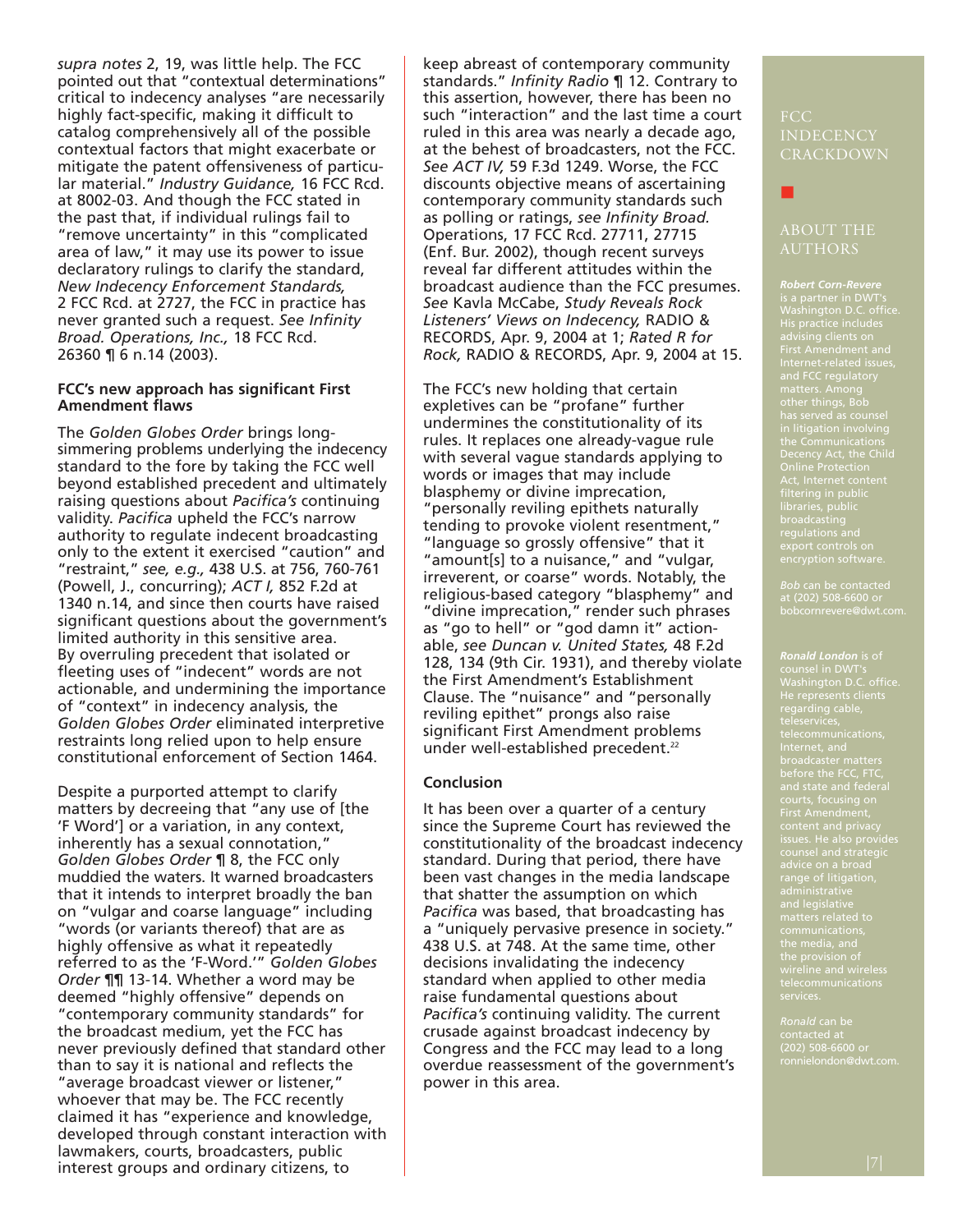## PROPOSALS

■

<sup>1</sup>*Complaints About Various Licensees Regarding Their Airing of the "Golden Globes Awards" Program,* 18 FCC Rcd. 19859 (Enf. Bur. 2003) *("Golden Globes Bureau Decision").*

<sup>2</sup> *See Industry Guidance on the Commission's Case Law Interpreting 18 U.S.C. § 1464 and Enforcement Policies Regarding Broadcast Indecency,* 16 FCC Rcd. 7999, 8000 (2001) *("Industry Guidance").*

<sup>3</sup> *Id.* at 1334 (citing *Pacifica Found.,* 2 FCC Rcd 2698 (1987); *The Regents of the Univ. of Cal.,* 2 FCC Rcd 2703 (1987); *Infinity Broad. Corp. of Pa.,* 2 FCC Rcd 2705 (1987)).

<sup>4</sup> 18 FCC Rcd. at 19861 (citing *Entercom Buffalo License LLC (WGR(AM)),* 17 FCC Rcd. 11997 *(Enf. Bur. 2002); L.M. Communications of S.C., Inc. (WYBB(FM)),* 7 FCC Rcd. 1595 (Mass Med. Bur. 1992); *Peter Branton,* 6 FCC Rcd. 610 (1991); *Industry Guidance,* 16 FCC Rcd. 8008-09).

<sup>5</sup> H.R. 3687, 108th Cong., 1st Sess. (2003).

<sup>6</sup> *Infinity Broad. Operations, Inc.,* 18 FCC Rcd. 19954 (2003); *AMFM Radio Licenses, Inc.,* 18 FCC Rcd. 19917 (2003).

<sup>7</sup> *The Associated Press/Ipsos Poll: Janet Jackson's Act Bad Taste, But Not a Federal Case,* February 24, 2004 (www.ipsos-na.com/news/pressrelease. cfm?id=2062&content=full). While 18 percent of those surveyed thought that the halftime show was "an illegal act," 54 percent said that the incident was an act of bad taste but not illegal. Twenty-seven percent thought it was neither.

<sup>8</sup> Other proposals included basing fines on the number of viewers that see or hear an alleged indecent broadcast, or on a percentage of the broadcaster's revenues; a requirement that indecency fines lead to revocation hearings, either for every three violations or at license renewal; extension of the FCC's power to impose fines to include talent or non-licensees that perform offending content; liability on networks for programming aired by affiliates; mandatory retention of tapes of broadcasts for 180 days; and an expedited 180-day time limit for the FCC to decide whether a broadcaster has violated indecency rules. See Broadcast Indecency Enforcement Act of 2004, S.2056, 108th Cong. (2004), Broadcast Decency Responsibility and Enforcement Act, S.2147, 108th Cong. (2004).

<sup>9</sup> *Complaints About Various Licensees Regarding Their Airing of the "Golden Globes Awards" Program,* 19 FCC Rcd. 4975 (2004) *("Golden Globes Order"); Infinity Radio License, Inc.,* 19 FCC Rcd. 5022 (2004) *("Infinity Radio"); Infinity Broad. Operations, Inc.,* 19 FCC Rcd. 5032 (2004) *("Infinity Broadcasting"); Capstar TX Ltd. P'ship,* 19 FCC Rcd. 4960 (2004) *("Capstar").*

<sup>10</sup> *Enter-com Seattle License, LLC,* FCC 04-89 (May 14, 2004) *("Entercom"); Emmis Radio License Corp.,* 19 FCC Rcd. 6452 (2004) *("Emmis Radio"); Clear Channel Broad. Licenses, Inc.,* 19 FCC Rcd. 6773 (2004) *("Clear Channel").*

<sup>11</sup> *Capstar ¶ 9; Infinity Broadcasting ¶ 10; Infinity Radio ¶ 5.*

<sup>12</sup> *Emmis Radio* ¶ 10.

<sup>13</sup> *Entercom* ¶ 12; *Clear Channel* ¶ 12. *See also Golden Globes Order* ¶ 12.

<sup>14</sup> *Clear Channel* ¶ 16.

<sup>15</sup> *Butler v. Michigan,* 352 U.S. 380, 383 (1957) (book with obscene, immoral, lewd, lascivious language or descriptions); *United States v. 12 200-ft. Reels of Film,* 413 U.S. 123, 125, 130 n.7 (1973) ("movie films, color slides, photographs, and other printed and graphic material [carried] into the United States from Mexico"); *Bolger v. Youngs Drug Products Corp.,* 463 U.S. 60 (1983) (unsolicited mail with contraceptive information); *United States v. Playboy Entmt. Group, Inc.,* 529 U.S. 803 (2000) (cable channels primarily dedicated to sexually-oriented programs); *Reno v. ACLU,* 521 U.S. 844 (1997) ("indecent" and "patently offensive" Internet content).

<sup>16</sup> *E.g., Reno,* 521 U.S. at 866-67, 870; *Bolger,*  463 U.S. at 74.

<sup>17</sup> *E.g., ACT I,* 852 F.2d at 1339; *Action for Children's Television v. FCC,* 932 F.2d 1504, 1508 (D.C. Cir. 1991) *("ACT II"); Information Providers' Coalition for Defense of the First Amendment v. FCC,* 928 F.2d 866, 875 (9th Cir. 1991); *Alliance for Community Media,* 56 F.3d 105, 129 (D.C. Cir. 1995), rev'd in part and aff'd in part sub nom. *Denver Area Educ. Telecomms. Consortium v. FCC,* 518 U.S. 717, 756 (1996); *United States v. Evergreen Media Corp. of Chicago,* 832 F.Supp. 1183, 1186 (N.D. Ill. 1993).

<sup>18</sup> *Biennial Regulatory Review* ¶¶ 86-87. *See also Denver Area Educ. Telecomms. Consortium,* 518 U.S. at 744 ("[c]able television broadcasting, including access channel broadcasting, is as 'accessible to children' as over-the-air broadcasting, if not more so"). *In Denver Area,* the Court upheld a provision that permitted cable operators to adopt editorial policies for leased access channels, but rejected government-imposed restrictions on indecent programs on leased and public access channels.

<sup>19</sup> *See New Indecency Enforcement Standards to be Applied to all Broadcast and Amateur Radio Licensees,* 2 FCC Rcd. 2726 (1987) *("New Indecency Enforcement Standards")* (switching from indecency standard applicable to only seven specific words in Carlin monologue to generic indecency policy); *Evergreen Media, Inc. v. FCC,* Civil No. 92 C 5600 (N.D. Ill. Feb. 22, 1994) (settled to require the FCC to adopt industry guidance); *Industry Guidance,* 16 FCC Rcd. 7999 (settling enforcement action by, *inter alia,* committing to provide "industry guidance" on meaning of indecency standard within six months but taking six-and-a-half years to do so). *Compare The KBOO Found.,* 16 FCC Rcd. 10731 (Enf. Bur. 2001) (proposed \$7,000 forfeiture for broadcast of "Your Revolution"), *with The KBOO Found.,* 18 FCC Rcd. 2472 (Enf. Bur. 2003) (reversing prior decision and rescinding forfeiture after "Your Revolution" was effectively banned for 21 months); *compare Citadel Broad. Co.,* 16 FCC Rcd. 11839 (Enf. Bur. 2001) (proposing \$7,000 forfeiture for broadcast of "radio edit" of "Real Slim Shady"), *with Citadel Broad. Co.,* 17 FCC Rcd. 483 (Enf. Bur. 2002) (reversing prior decision and rescinding forfeiture after "Real Slim Shady" was effectively banned for 6 months).

<sup>20</sup> *PSINet v. Chapman,* 362 F.3d 227 (4th Cir. 2004); *ACLU v. Johnson,* 194 F.3d 1149 (10th Cir. 1999); *Cyberspace Communications, Inc. v. Engler,* 238 F.3d 420 (6th Cir. 2000) (table); *ACLU v. Napolitano,* Civ. 00-505 TUC ACM (D. Ariz. Feb. 21, 2002); *American Bookseller's Found. for Free Expression v. Dean,* 202 F.Supp.2d 300 (D. Vt. 2002); *Bookfriends, Inc. v. Taft,* 223 F.Supp.2d 932 (S.D. Ohio 2002).

<sup>21</sup> *See* Remarks of Commissioner Michael J. Copps to the NATPE 2003 Family Programming Forum (Jan. 22, 2003) (of nearly 500 complaints received in 2002, 83% were either dismissed or denied, one company paid a fine, and the rest are pending or "in regulatory limbo").

<sup>22</sup> *Gooding v. Wilson,* 405 U.S. 518, 523 (1972); *Cohen v. California,* 403 U.S. 15, 20 (1971); *Lewis v. New Orleans,* 415 U.S. 130 (1974).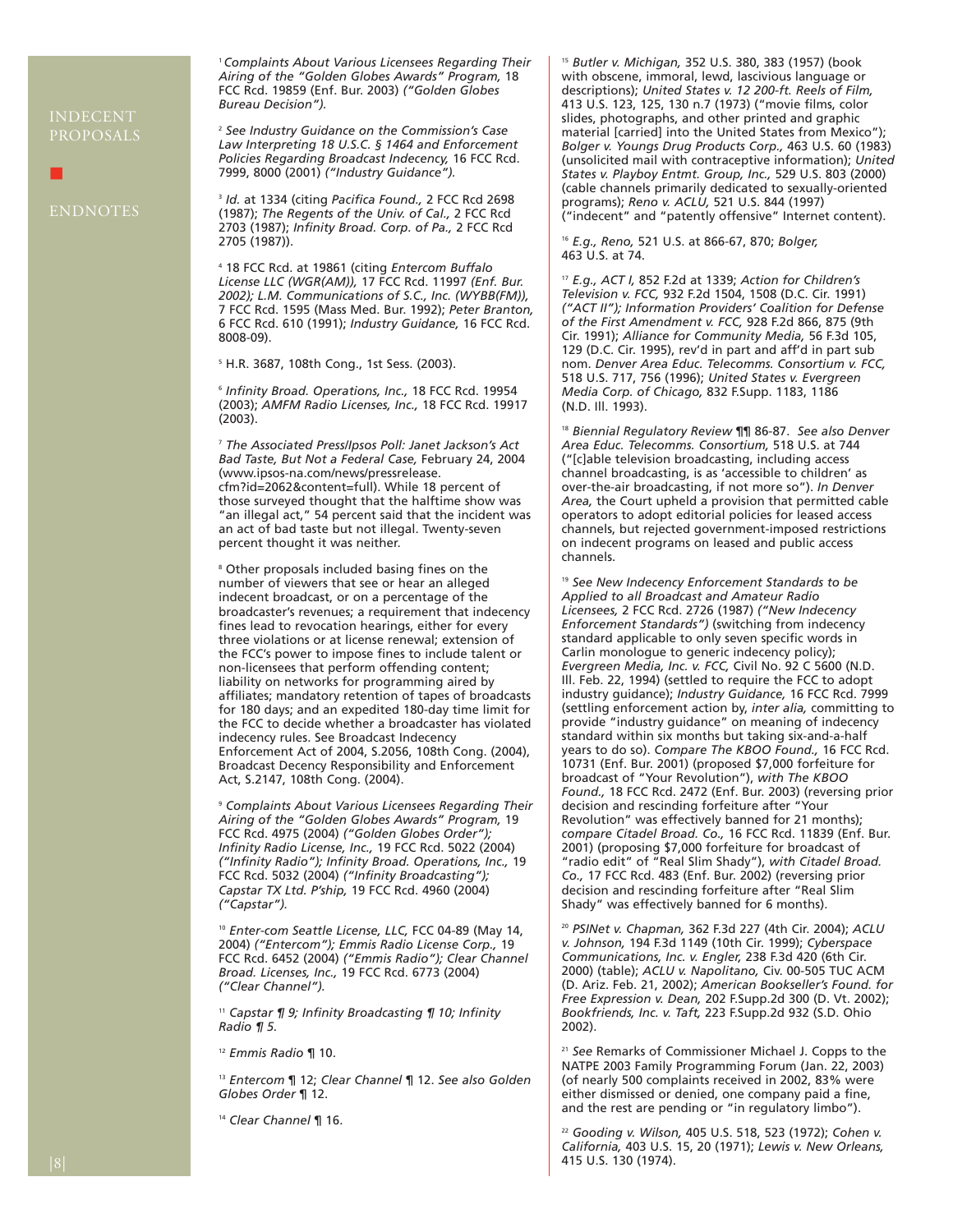### **California's Proposed Sunshine**

**Amendment -** *CONTINUED FROM PAGE ONE*

judicial interpretation of these laws in favor of government secrecy. California is not alone in recognizing the need to protect the public's right of access through its constitution. So far, several other trailblazing states have passed similar legislation.4 With any luck, the voters of California will follow suit and prevent this auspicious opportunity from passing them by come November.

### **The Amendment and its effect**

The Sunshine Amendment is a unique piece of legislation that will place a constitutional amendment on the ballot to allow voters to strengthen the public's right of access to both government records and meetings of government bodies.<sup>5</sup> If Californians approve the Amendment, it would, as of Jan. 1, 2005, amend Article I, Section 3 of the California Constitution, which currently provides: "The people have the right to instruct their representatives, petition government for redress of grievances, and assemble freely to consult for the common good." The Amendment would make the aforementioned provision subdivision (a) and would state the following as subdivision (b):

- (1) The people have the right of access to information concerning the conduct of the people's business, and, therefore, the meetings of public bodies and the writings of public officials and agencies shall be open to public scrutiny.
- (2) A statute, court rule, or other authority, including those in effect on the effective date of this subdivision, shall be broadly construed if it furthers the people's right of access, and narrowly construed if it limits the right of access. A statute, court rule, or other authority adopted after the effective date of this subdivision that limits the right of access shall be adopted with findings demonstrating the interest protected by the limitation and the need for protecting that interest.
- (3) Nothing in this subdivision supersedes or modifies the right of privacy guaranteed by Section 1 or affects the construction of any statute, court rule, or other authority to the extent that it protects that right to privacy, including any statutory procedures governing discovery or disclosure of information

concerning the official performance or professional qualifications of a peace officer.

- (4) Nothing in this subdivision supersedes or modifies any provision of this Constitution, including the guarantees that a person may not be deprived of life, liberty, or property, without due process of law, or denied equal protection of the laws, as provided in Section 7.
- (5) This subdivision does not repeal or nullify, expressly or by implication, any constitutional or statutory exception to the right of access to public records or meetings of public bodies that is in effect on the effective date of this

subdivision, including, but not limited to, any statute protecting the confidentiality of law enforcement or prosecution records.

(6) Nothing in this subdivision repeals or nullifies, supersedes, or modifies protections for the confidentiality of proceedings and records of the Legislature, the Members of the Legislature, and its employees, committees, and caucuses provided by Section 7 of Article IV, state law, or legislative rules adopted in furtherance of those provisions; nor does it affect the scope of permitted discovery in judicial or administrative proceedings regarding deliberations of the Legislature, the Members of the Legislature, and its employees, committees, or caucuses.<sup>6</sup>

The Sunshine Amendment, if enacted, would accomplish many things. First, the Sunshine Amendment would firmly establish a fundamental constitutional right for people to scrutinize what their government is doing by mandating access to government records and meetings of government bodies.7 By elevating the right of access to constitutional stature, all newly enacted state laws and administrative regulations would be *required by law* to conform to the Amendment's provisions. Practically speaking, it would bring more weight to the public's right of access both at the agency level and when access disputes are brought before our courts for resolution. This is because the Amendment leaves no doubt as to the importance of access to the people of California and consequently renders ineffective the assertion that access in a particular case serves no public purpose—a claim often asserted by government

PROPOSED SUNSHINE AMENDMENT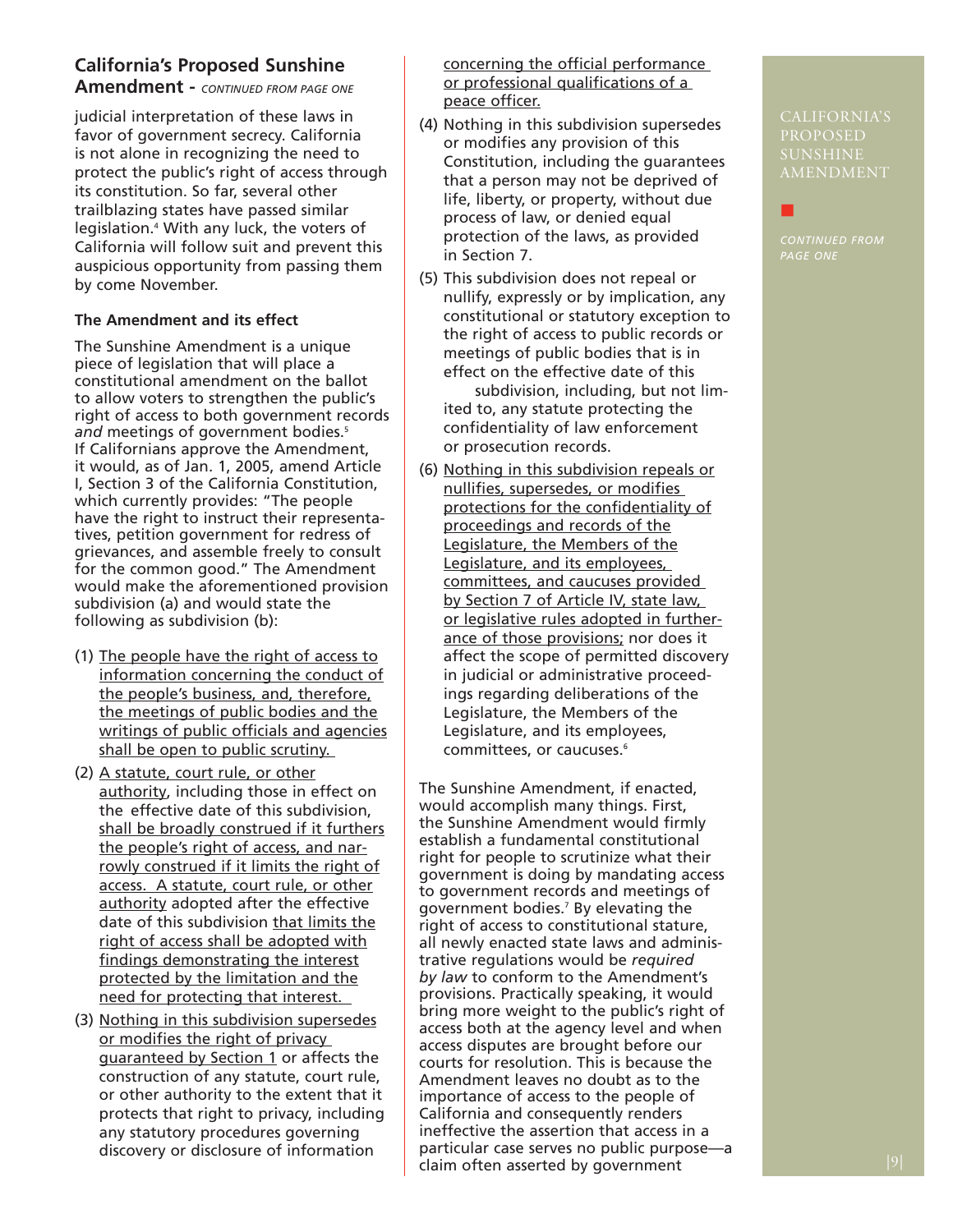CALIFORNIA'S PROPOSED SUNSHINE AMENDMENT

■

agencies to defeat access. Additionally, engrafting this right into our constitution, at least theoretically, increases both accountability and legitimacy by giving citizens a stronger basis for knowing and understanding what their representatives are up to. Unless citizens have access to information, they are simply incapable of participating and contributing effectively to our republican system of self-government.

Second, the Sunshine Amendment would mandate that statutes, court rules or other authority be construed broadly when they further the public's right of access and be construed narrowly when they limit the right of access. While this requirement applies most directly to courts interpreting statutory law, it also applies by logical extension to the agencies making the initial determination of whether to grant access to public records or meetings. Even though case law has long required this construction under existing access laws, placing it expressly within the constitution hopefully will avert many disputes at the agency level by discouraging access denials based on overly broad interpretations of existing exemptions that favor government secrecy.

Third, the Sunshine Amendment would require that in adopting new laws, court rules or other authority that limit the right of access, express findings be made demonstrating the interest purportedly protected and the need for protecting that interest. Thus, the adoption of agency rules and regulations, for example, intended to impede public access will no longer be allowed on the whim of the agency's governing body but will require actual on-the-record findings demonstrating the need for secrecy and demonstrating how the exemption will achieve that need. This requirement resembles that which already is required of courts before sealing any court record or closing any court proceeding. As a matter of constitutional and common law, judges must keep secrecy to a minimum and must explain their reasons for excluding public access, based on the dictates of the situation they are facing.<sup>8</sup> Importantly, this requirement will give the public much needed ammunition to challenge the purported justification for new laws, court rules or other authority that seek to limit the public's right of access.

Fourth, the Sunshine Amendment leaves intact the right of privacy guaranteed by the constitution by clarifying that it does not supersede or modify the existing constitutional right of privacy.

The Amendment expressly recognizes that it does not affect the protections afforded peace officers over information concerning their official performance or professional qualifications already set forth in our Evidence Code and penal laws.<sup>9</sup> Additionally, presumably inserted in order to win legislative approval, the Amendment would have no power to supersede or modify any existing or future limits on public access to meetings and records of the Legislature found in the constitution, statutes, and house rules.10

Notwithstanding the Sunshine Amendment's short list of enumerated exemptions, the overall thrust of Prop 59 is to firmly establish a fundamental right of open government for the public.

#### **How existing open government laws have fallen short**

At first, it might seem unnecessary (or even redundant) to install a constitutional amendment to safeguard a basic right of democracy. To help citizens eradicate governmental corruption, California has already enacted a public records act, open meetings acts, and other statutes that are supposed to guarantee access to information at all levels.11 Unfortunately, the existing laws have been unable to stop widespread governmental secrecy. Public officials repeatedly flout state and local sunshine laws and stonewall efforts to find out what is going on in government.

Specific examples of the current access laws' shortcomings are endless. In 2001, former Governor Gray Davis hid the details of the state's power company contracts during the energy crisis.12 After media organizations represented by Davis Wright Tremaine LLP filed a petition seeking access to these state-funded contracts under the California Public Record Act (CPRA), the former governor insisted that it would irreparably harm the public interest to disclose any of the contracts until "Jan. 1, 2003," which was (not coincidentally) seven weeks after the next gubernatorial election. After a protracted legal battle, the media organizations were finally granted the release of the contracts in unredacted form, and it was revealed that nearly \$43 billion in deals were made.13 Even though this signaled to academics that, "the state negotiated the electricity contracts at the worst possible time, for far longer than necessary, at ridiculously inflated prices," it was too late to turn back the clock.14 Now, as a result of the former governor's inexperience in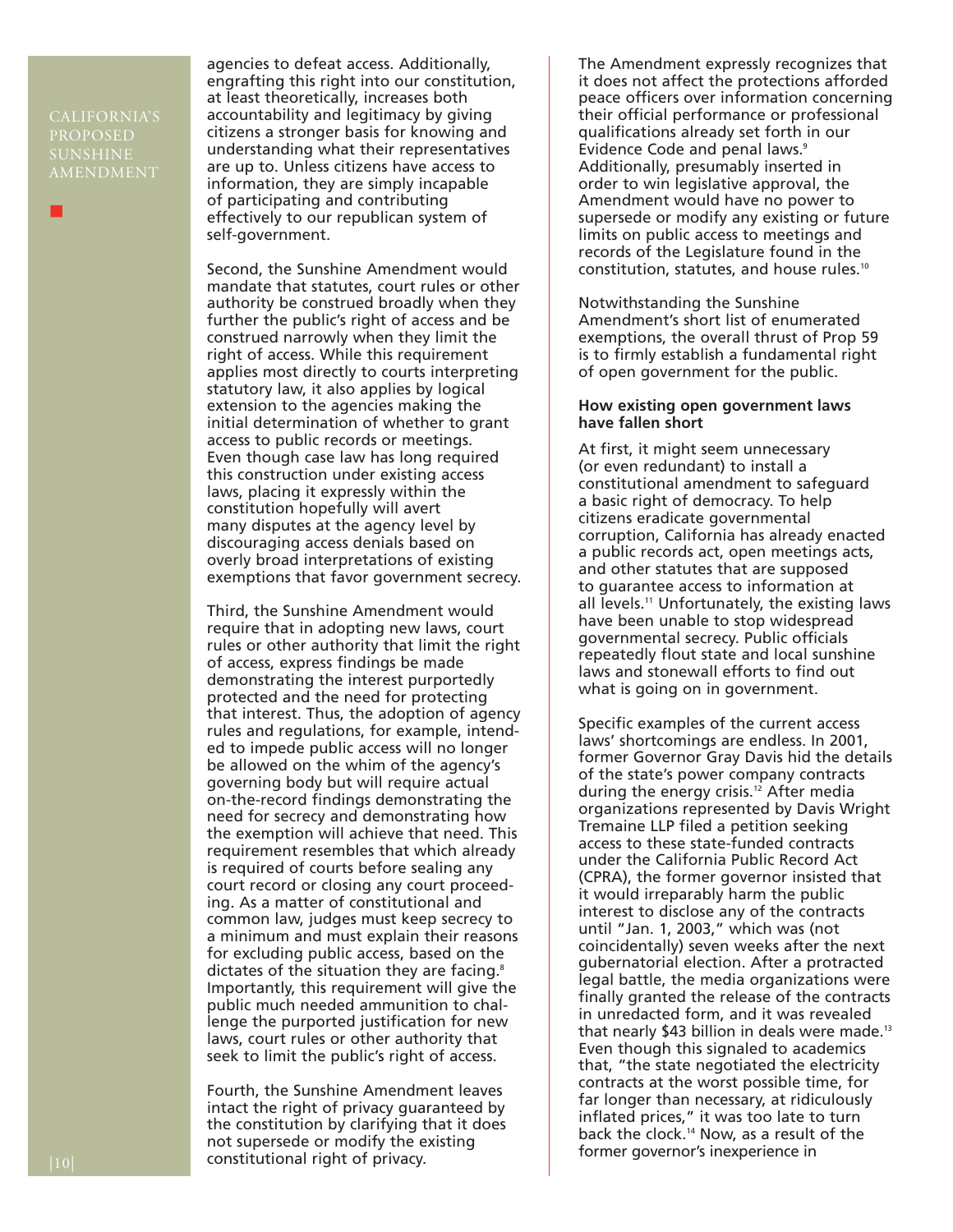negotiating the contracts and his subsequent secrecy, the untimely disclosure of the state's clandestine dealings will cost California taxpayers billions of dollars over the next two decades.<sup>15</sup>

Commissioner Charles Quackenbush's resignation provides another clear example of the access laws' limitations. For months, state Senator Byron Sher and reporters attempted to obtain records from the Insurance Department documenting how former Commissioner Quackenbush was regulating insurance companies' claims stemming from the 1994 Loma Prieta earthquake.16 They cited the CPRA as authority in their requests, but were denied at every turn because the agency categorically marked all the documents as "confidential."17 Ultimately, it was a whistleblower's leak to the *Los Angeles Times*—not the power of the CPRA—that generated the incriminating evidence that caused an ensuing public uproar and eventually prompted Quackenbush's resignation.18

Both scandals demonstrate that when releasing records is potentially embarrassing or incriminating to the officials that process the requests, the agency's knee-jerk response is commonly unmitigated denial. The public should not be forced to rely on the discretionary power of public officials (or insider leaks reported to the media) to obtain information that is owed to them as a matter of law.

Discretionary abuse in favor of government secrecy is not unique to state officials. Secrecy at the local level occurs with comparable frequency and has made access to basic public information problematic as well. Indeed, when *The Bakersfield Californian* recently asserted a right of access from its local school district to disciplinary records of an elementary school principal, who was under investigation for allegedly murdering his former wife, their two children and his mother-in-law, the paper was met with claims that the formerprincipal's purported privacy rights—in how he conducted himself on the job outweighed the public's right of access. Luckily, a superior court, and subsequently an appellate court, disagreed.19 But it took a lawsuit to pry open the district's files. Similarly, a lawsuit by the *Daily Review* in Hayward was the sole incentive for the local school district to release investigatory records pertaining to two high-ranking district administrators initially investigated in connection with the alleged destruction and stowing away of public records.<sup>20</sup> Most recently, the City of Oakland flouted its own sunshine laws, requiring disclosure of

exact gross salary and paid benefits to every public employee, when they denied CPRA requests made by *The Oakland Tribune, The Contra Costa Times,* and *East Bay News Service* for individual salary information of certain city employees.<sup>21</sup> It did so despite a long history of providing this information to the public and in misplaced reliance on a case where no such ordinance existed and where, preliminarily, assurances of confidentiality and policies of secrecy were shown to exist.<sup>22</sup> Without disclosure of this basic public information about how taxpayer dollars are being spent, it becomes difficult to hold our government accountable for misuse of public funds and nearly impossible to root out rampant government favoritism or nepotism.23

In innumerable other scenarios, the CPRA has been litigated so vehemently it has lost its teeth. In 1998, a legislative task force (responding to the fallout from the Quackenbush scandal and his subsequent resignation) issued a report entitled, "KEEP OUT: The Failure of the California Public Records Act," concluding that the law had been "interpreted, reinterpreted and fiddled with to the point that it has become of little appreciable value to the public."24 Two years later, in 2000, a Senate committee's efforts to investigate concerns related to the Quackenbush controversy were so thwarted that a department attorney had to risk her job and license in order to provide the committee with relevant records (withheld by her superiors) showing probable misconduct by insurance companies.<sup>25</sup>

An abundance of empirical data highlights the CPRA's deep-rooted flaws. The published study of CFAC's October 2000 audit, entitled "State of Denial," concluded that legitimate requests for public information were denied by sheriff's departments 80 percent of the time, cities and police departments 79 percent of the time, and schools 72 percent of the time.<sup>26</sup> These astoundingly high percentages are akin to a similar study conducted in July 2002, when *The Vacaville Reporter* released a public information audit—"For the Record"—in which they reported that 45 percent of the public records requests submitted to Solano County (and its seven cities) failed to disclose records in compliance with access laws.27

Most recently, during a six-week period in April 2004, *The Contra Costa Times* sent out 20 reporters and editors to agencies across the region.<sup>28</sup> The result of this study was alarming: 1) only 37 of the 86  $|11|$ 

PROPOSED SUNSHINE AMENDMENT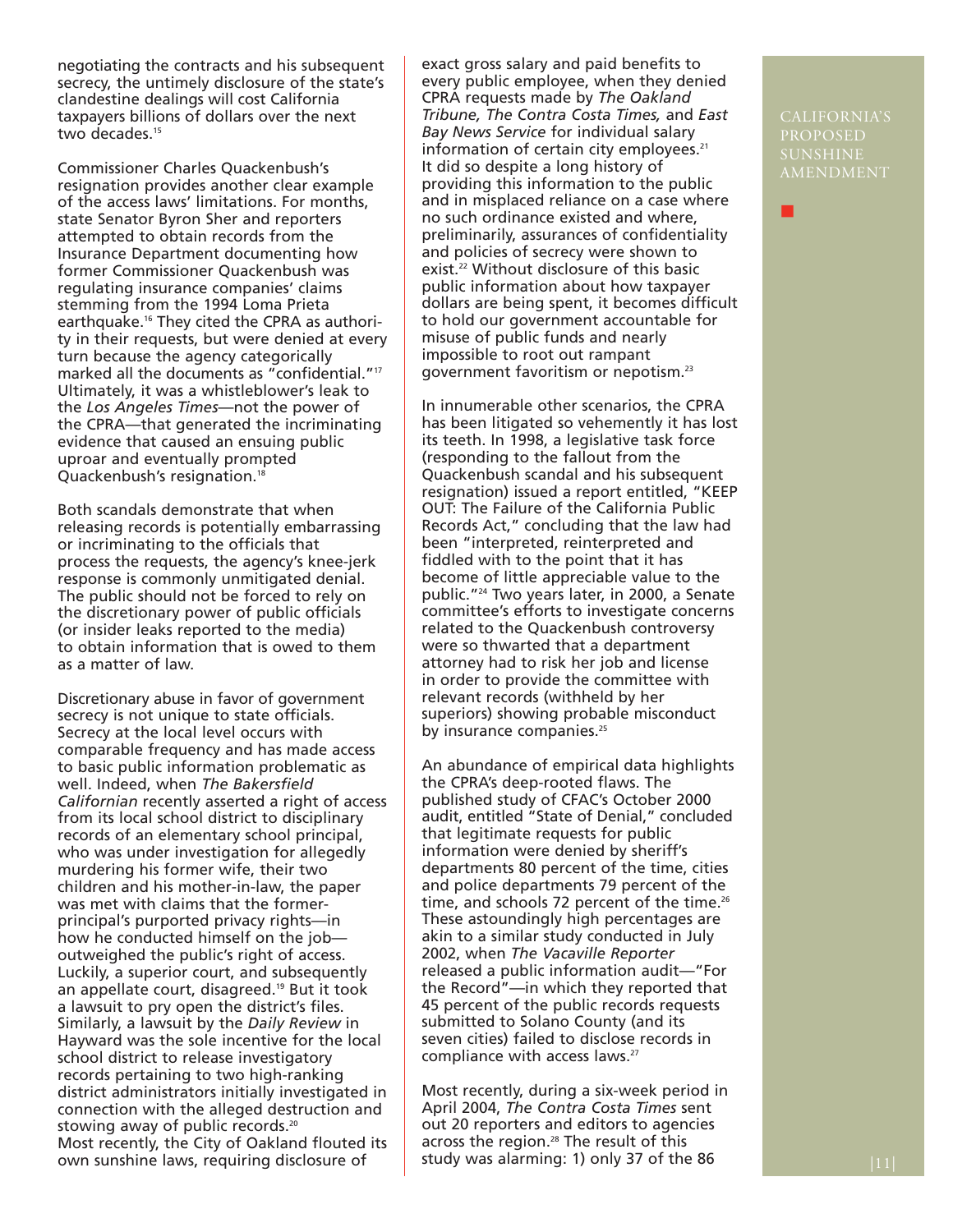CALIFORNIA'S PROPOSED SUNSHINE AMENDMENT

■

agencies timely complied with requests for statements of economic interest;<sup>29</sup> and 2) only 20 of 79 agencies granted immediate access to the employment contract of an agency's top executive official (such as a city manager or school superintendent), notwithstanding a statute unequivocally making such contracts public records.30 Despite the clear language of the CPRA, the prolonged delays (and steadfast refusals in some cases) associated with public records requests persists. The passage of a constitutional amendment will hopefully reduce these repeated and often unjustified denials of public access.

Similarly, the government blatantly abuses the Ralph M. Brown Act and often operates surreptitiously.31 Although closed sessions are permissible for a few narrowly defined exceptions—for example, to discuss litigation or certain personnel issues—the Brown Act generally obligates government agencies to meet and act in public.32 In March 2002, a *Los Angeles Times* article reported that "the Los Angeles County Board of Supervisors (LACBS) makes more than 90 percent of its official decisions without public debate, spending millions of taxpayer dollars on contracts, settling major lawsuits and making policy changes behind closed doors, or without discussion."33

A prime example of these violations occurred in December 2001 and January 2002 when the LACBS defied the Brown Act's mandates by holding illegal secret meetings to discuss how to derail ballot measures that would increase the pay of county health care aides.<sup>34</sup> This important public policy issue, which was not listed on the agenda, should have been discussed in public. It was only because of the mistaken release of internal board documents in February 2002 that the public even learned of the board's blatant violations of the Brown Act.<sup>35</sup> In spite of the board's insistence that it committed no wrong, a court subsequently declared the serial closed door gatherings of the LACBS unlawful, thanks to a *Los Angeles Times* lawsuit that brought the issue to public light.36

The illegal practices of the LACBS are far from unique. In October 2002, Ohlone College's board of trustees unanimously voted to establish architect selection committees for two major construction projects to be paid for by a taxpayer bond of \$150 million. The selection committees, though comprised in part of public members and acting under the direction of the board, were originally planning to

conduct their selections in secret. It was not until the local paper, *The Argus,* threatened to sue the board that it agreed to fully comply with the Brown Act's open meetings laws for its selections committees.37

In short, discussions and deliberations that should be held in public are consistently being conducted furtively in violation of the Brown Act. Legislation can only go so far in controlling how government officials govern. At present, it is simply too easy to administer blanket denials to document requests by citing a CPRA exemption without justification, or disobey the Brown Act by holding hush-hush governmental meetings. As evidenced by the litany of abuses inflicted on our current transparency laws, a constitutional guarantee of openness is crucial. Whereas legislation is ill-equipped to microregulate routine governmental operations, the constitutional mandates of Prop 59 are specifically designed to combat access laws' susceptibility to manipulation and misinterpretation. In short, Prop 59 has the power to reduce the astounding frequency with which governmental agencies engage in non-compliance, outright abuse, and utter disregard of our existing open government laws.

#### **How the judiciary has contributed to the erosion of open government laws**

Sadly, courts have factored significantly into the gradual weakening of our current public access laws. These laws remain the public's main safeguards against crooked and inept government. Over the last decade, courts have chipped away so much at the strength of the existing open government laws that the CPRA has been dramatically altered in the process. Consequently, the need for a constitutional basis for openness has accelerated dramatically in the last few years, making it more essential now than ever before.

For example, in 1991, the California Supreme Court paved the way for the vague, ambiguous and overly broad "deliberative process" exemption by allowing government decision-makers to withhold documents that would show how their decisions were reached, who influenced them or what their thinking was during their deliberations.<sup>38</sup> Initially, the logic behind the exemption was to protect creative debate and candid consideration of alternatives within an agency.39 Unfortunately, to illustrate how bottomless this exemption has become, it has been cited to deny access to phone billing records of city council members that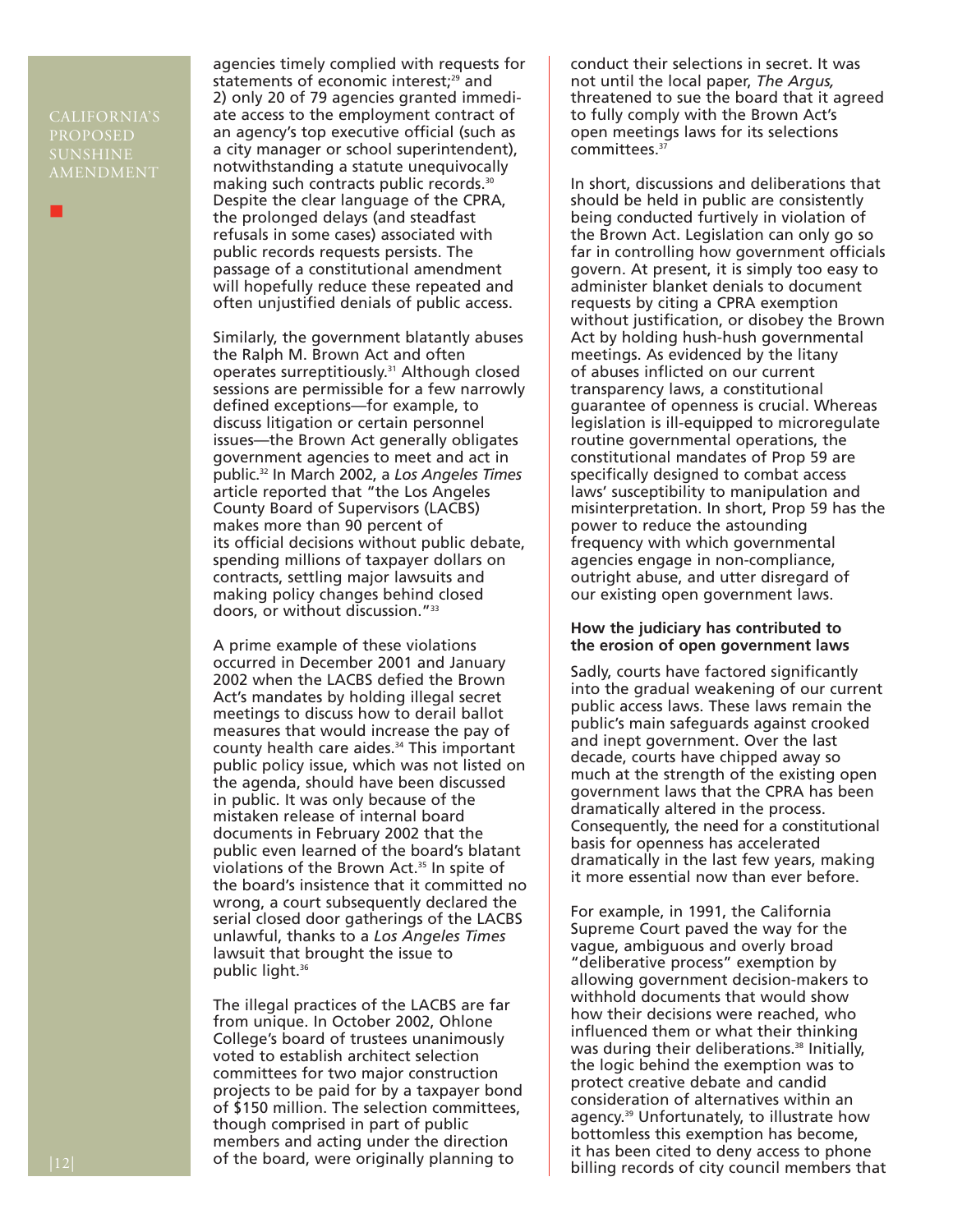would reveal calls placed as part of official city business.40 Presumably, the nonsensical justification against disclosure is that the records would reveal who council members called, which in turn is the "functional equivalent" to the "substance or direction" of the judgment and mental processes of city council members.41 It defies logic to claim that mere disclosure of telephone numbers somehow reveals the psychological innerworkings of an individual's mind.

The "deliberative process" exemption also has prevented the public from getting any information about the identity or qualifications of people the governor is considering for appointment to important offices, such as vacated seats on county boards of supervisors.<sup>42</sup> This overused "privilege" has even allowed the governor to claim that something as basic as his appointments calendar is not a public record!43 Routine disclosure of all of these records, however, is essential to guarantee a free flow of information to the public as well as provide a safeguard against governmental corruption.

Addressing other exemptions, our courts have concluded that even when no harm can be associated with the release of police records in closed investigations, the CPRA allows police departments to keep their files closed permanently at their discretion.44 This rule is in stark contrast to the comparable provision under the federal Freedom of Information Act (FOIA) – 5 U.S.C. § 552 – which requires the FBI and other federal law enforcement agencies to open files of closed cases when doing so would cause no harm.<sup>45</sup> Recently, the California Supreme Court even extended the "law enforcement" investigatory records exemption to basic information about routine traffic stops.46

The Brown Act also has suffered in recent years at the hands of the judiciary. Because the litigation and appellate process is so costly and time-consuming, citizens are finding it practically impossible to reverse decisions that public bodies make in closed sessions.<sup>47</sup> Moreover, besides drastically weakening the ability to rectify illegally-made decisions, the process of prosecuting Brown Act violations often becomes a quagmire because members of elected bodies cannot be ordered (during the discovery process) to disclose actions or discussions during closed sessions.48 This bar to discovery essentially deprives the plaintiff of any direct evidence to use in enforcing the law as it now stands.<sup>49</sup> Also on the open meeting side, courts have concluded that local councils and

boards can use closed sessions under the personnel exemption to set performance goals for their chief executives.<sup>50</sup>

Although the judicial system has allowed clandestine government behavior to flourish in spite of the access laws, the passage of Prop 59 would take significant strides towards ensuring that this trend comes to a halt. By establishing a stronger constitutional framework for access to meetings and public records, Prop 59 will make it significantly harder for agencies to keep things hidden from public view for arbitrary or inadequate reasons and for courts to ignore the importance of public scrutiny of the public's business.

#### **Conclusion**

Placing the Sunshine Amendment on the ballot symbolizes a strong positive step towards opening California government. If the Amendment passed and became part of the constitution, its goal of openness would be catapulted into the echelon of our state's most cherished values, and the people's respect for transparency in government would likewise be enhanced. As exemplified above, a Sunshine Amendment is sorely needed in this state to protect against the ever eroding rights of the public to scrutinize how the government is carrying out the public's business.

One of the most important components of representative government is transparency. While mandates favoring greater public access may be annoying, inconvenient, cumbersome (or even extremely embarrassing), the collective public's interest in knowing what their government is up to outweighs any opposing individual interests in secrecy on the part of officials and agencies. Public scrutiny keeps government honest. Hopefully, in November 2004, the voters of California come to concur with this fundamental democratic principle and will vote "yes" on Prop 59, California's much needed Sunshine Amendment.

PROPOSED SUNSHINE AMENDMENT

#### ABOUT THE AUTHORS

■

**John D. Kostrey** is Tremaine LLP. His practice focuses

at (213) 633-6800 or johnkostrey@dwt.com.

**Duffy Carolan** is publishing matters. She is also a member California First of SCA 1, and chair-elect of the Media, Privacy and Defamation Law Trial and Insurance Practice Section.

at (415) 276-6585 or duffycarolan@dwt.com.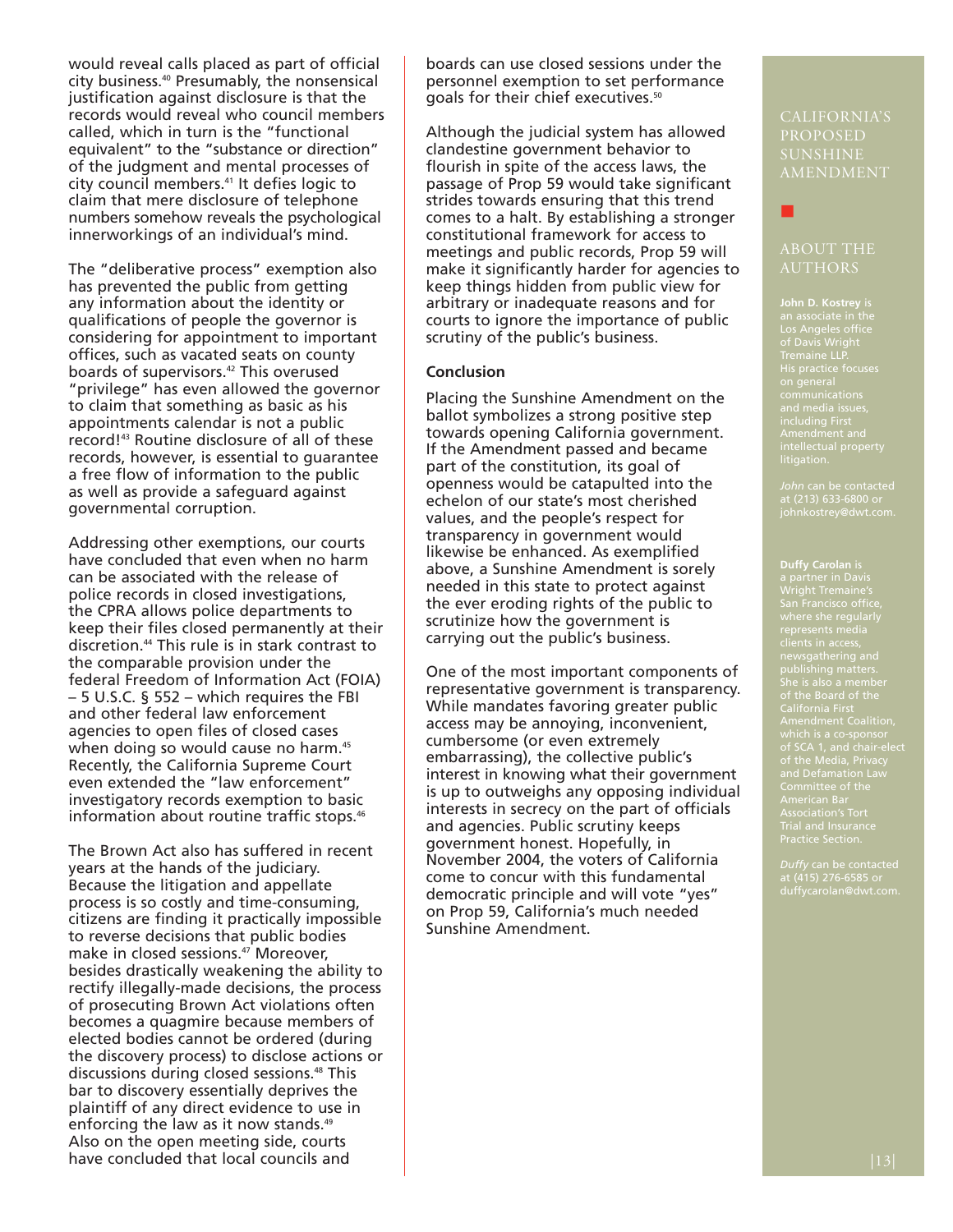#### CALIFORNIA'S PROPOSED SUNSHINE AMENDMENT

■

<sup>1</sup> Throughout this article, the "Sunshine Amendment" will be referred to interchangeably under its more formal legislative pseudonym – Senate Constitutional Amendment 1 or SCA 1 – or under the proposition number for the November 2004 general election ballot – Proposition 59 or Prop 59. The current version of SCA 1 has endured a long-stalled congressional history; its proposed legislative predecessor was referred to as Senate Constitutional Amendment 7 or SCA 7. *CFAC: California First Amendment Coalition, at*

http://www.cfac.org/sca/sca1.html. SCA 1 is the brainchild of the California Newspaper Publishers Association ("CNPA") and California First Amendment Coalition ("CFAC"). Both organizations have become seriously alarmed at the steady stream of laws making it harder to get access to heretofore open public records and the unjustified closures of public meetings. *See also March to Close Government Meetings, Public Records Might Slow With SCA7, Milpitas Post,* March 14, 2002.

<sup>2</sup> *Richmond Newspapers, Inc. v. Virginia,* 448 U.S. 555, 572 (1980) (C.J. Warren Burger) (emphasis added).

<sup>3</sup> The proposed Sunshine Amendment, which was introduced by Senator John Burton, a San Francisco Democrat and president *pro tem* of the state Senate, passed the Senate in June 2003 on a 34-0 vote, and the Assembly in January 2004 on a 78-0 vote. *See* Californians for Open Government, *The California Sunshine Amendment, Government Open to the People, Frequently Asked Questions About the Sunshine Amendment and Talking Points* (2004); CNPA, *SCA 1 CNPA Legislative Bulletin Articles: Sunshine Campaign Meeting Set,* January 26, 2004, *at* http://www.cnpa.com/LEG/GA/sunshine.htm; *Open-Government Measure Reaches California Ballot, The Associated Press,* January 14, 2004. A majority of voters must approve the addition to the state Constitution for it to become law.

<sup>4</sup> Several states, including Florida, Louisiana, Montana, New Hampshire, and Tennessee, have adopted constitutional guarantees of public access to government records and government proceedings. *See* CFAC, *supra* note 1; SCA 1 *Senate Constitutional Amendment* – *Bill Analysis, at* http://info.sen.ca.gov/ pub/bill/sen/sb\_0001-0050/sca\_1\_cfa\_20030715- \_123944\_asm\_comm.html.

<sup>5</sup>*See* CFAC, *supra* note 1.

<sup>6</sup> Proposed SCA 1, last amended in Senate June 27, 2003, *at* http://info.sen.ca.gov/pub/bill/sen/sb\_0001-0050/ sca\_1\_bill\_20030627\_amended\_sen.html (emphasis added).

 $<sup>7</sup>$  CFAC, supra note 1.</sup>

<sup>8</sup> Under well-established First Amendment principles, a court may seal a judicial record only "in the rarest of circumstances" and blanket sealing orders are presumptively unconstitutional. *NBC Subsidiary (KNBC-TV), Inc. v. Superior Court,* 20 Cal. 4th 1178, 1226 (1999). Court records can be sealed only if the Court finds that (i) there exists an overriding interest supporting closure; (ii) there is a substantial probability that the interest will be prejudiced absent closure; (iii) the proposed closure is narrowly tailored to serve that overriding interest; and (iv) there is no less restrictive means of achieving that overriding interest. Cal. R. Ct. 243.1(d); *NBC Subsidiary,* 20 Cal. 4th at 1181.

<sup>9</sup> Perhaps one of the biggest disappointments of the Sunshine Amendment came soon after its original version, SCA 7, was introduced to the Legislature in 2002, when the powerful law enforcement employee lobby threatened to derail SCA 7 if not amended to specifically provide for preservation of peace officer privacy rights under existing statutory laws. *See* CNPA Legislative Bulletin, April 8, 2002, *at* www.cnpa.com/Leg/GA/legbularchive/01-02/040802.htm. To enhance the likelihood of SCA 7's passage, CNPA and CFAC reluctantly agreed to amend the language to provide for preservation of the current procedure for obtaining information on the official performance or professional qualifications of peace officers. While Prop 59 expressly recognizes the existence of these procedures, the current language leaves room for judicial interpretation of the proper reconciliation of these procedures with the constitutional right of access.

<sup>10</sup> Interestingly, during his campaign and post-election pronouncements, Governor Arnold Schwarzenegger declared his firm opposition to SCA 1's "Legislature" exemption. While he wholeheartedly supported SCA 1, he announced that he "would eliminate the special protection from public scrutiny of proceedings, records, and deliberations of 'the Legislature, the Members of the Legislature, and its employees, committees, and caucuses.' There is no reason why the Legislature should be shielded from the antiseptic of sunshine." *Join Arnold! Official Website: Californians for Schwarzenegger,* at http://www.joinarnold.com/en/agenda; *see also CFAC: California First Amendment Coalition, at* http://www.cfac.org/Stories/public\_information.html.

These laws include the California Public Records Act ("CPRA"), Cal. Gov't Code §§ 6250 et seq., the Ralph M. Brown Act, Cal. Gov't Code §§ 54950 *et seq.,* the Bagley-Keene Open Meeting Act, Cal. Gov't Code §§ 11120- 11132, the Legislative Open Records Act, Cal. Gov't Code §§ 9070 *et seq.,* and the Grunsky-Burton Open Meeting Act, Cal. Gov't Code §§ 9027-9032. Additionally, several municipalities have enacted local sunshine ordinances that in certain respects provide broader protections than those afforded under state laws. *See, e.g.,* San Francisco Sunshine Ordinance, Administrative Code Chapter 67; Oakland Sunshine Ordinance (Ord. 12483 (part), 2003; Ord. 11957 § 00.2, 1997); Contra Costa County Better Government Ordinance 95-6, Ordinance Code Article 25- 2.205(d) (1995).

<sup>12</sup> *See, e.g., Let The People Know, Orange County Register,* June 20, 2002; *An End To Secrecy, San Francisco Chronicle,* April 9, 2002; *Upgrading Our Right To Open Government, Palo Alto Weekly,* March 13, 2002; *Open State, Burton Bill Enforces Public Right To Information In Age Of Secrecy, Santa Rosa Press Democrat Editorial, February 24, 2002, at G2; Support Your Right To Open Government, Lodi News Sentinel,* February 4, 2002.

<sup>13</sup> *Secret Power Contracts To Be Unveiled, Silicon Valley/San Jose Business Journal,* June 14, 2001; Carolyn Said, *The Energy Crunch/A Year Later, San Francisco Chronicle, available at* http://www.sfgate.com/cgibin/article.cgi.

<sup>14</sup> *Shine The Light On Open Government, Chico Enterprise-Record,* February 15, 2002; *Silicon Valley/San Jose Business Journal, supra* note 13.

<sup>15</sup> *Open Public Records To State's Citizens, Orange County Register,* January 31, 2002.

<sup>16</sup> *See* Terry Francke, *Held Accountable, Los Angeles Daily Journal,* February 20, 2002; *see also Let The Sun Shine, Sacramento News & Review,* April 11, 2002.

<sup>17</sup> *Don't Let Government Hide, Los Angeles Times,* March 12, 2002, at B12.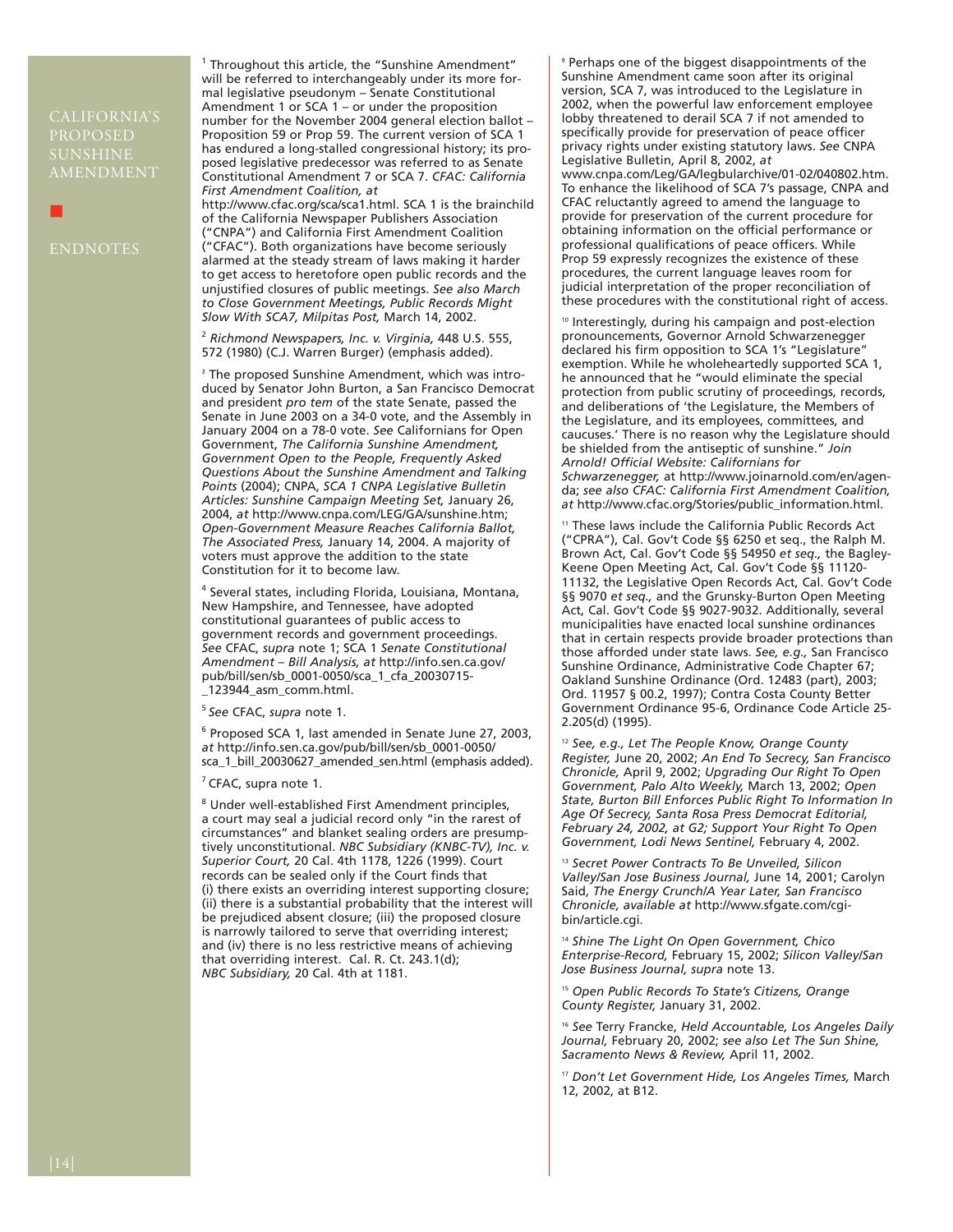<sup>18</sup> Editorial Board, Staff, *Our Voice: Citizens Need Greater Government Access, The Desert Sun,* January 16, 2004, at B6; *Let The Sun Shine On Open Government, Merced Sun-Star,* April 22, 2002; *Time To Stamp Out Secrecy, Torrance Daily Breeze,* February 3, 2002; *Time To End Government Behind Closed Doors, San Diego Union-Tribune,* January 31, 2002; *Chico Enterprise-Record, supra* note 15; *Lodi News Sentinel, supra* note 12.

<sup>19</sup> *See Bakersfield City School District v. Superior Court,* 118 Cal. App. 4th 1041 (May 2004).

20 Both newspapers were represented by Davis Wright Tremaine LLP.

<sup>21</sup> *See* Oakland Sunshine Ordinance, *supra* note 11, Section 2.20.220C5.

<sup>22</sup> *See Teamsters Local 856 v. Priceless, LLC,* 112 Cal. App. 4th 1500 (2003); *see also* Robert Gammon, *City Won't Say Who Got Top Pay, The Oakland Tribune,* June 13, 2004; Thomas Peele, Bruce Gerstman, *Times Sues Oakland For Salary Data, West County Times,* July 23, 2004, at A 03.

<sup>23</sup> Thomas Peele, Bruce Gerstman, *Oakland Part of Push for Disclosure, The Contra Costa Times,* June 29, 2004.

<sup>24</sup> *See* Francke, *supra* note 16.

<sup>25</sup> Virginia Ellis, *A Staffer in Quackenbush's Insurance Department Who Reported Wrongdoing Faced Dismissal and the Loss of Her License, Los Angeles Times,* February 22, 2001, at A3.

26 California State University-Fullerton journalism students assisted CFAC in carrying out this study. *See Orange County Register, supra note 15; see also Chico Enterprise-Record, supra* note 14.

<sup>27</sup> Barbara Smith, Staff Reporter, *Audit Inspires Change in Solano Agencies, The Vacaville Reporter,* July 28, 2002; Diane Barney, Managing Editor, *Solano's Public Documents Are Not All That Public, The Vacaville Reporter,* July 21, 2002; *Kent Pollock, Fighting for Open Records, The Vacaville Reporter,* July 21, 2002.

28 Thomas Peele, Denis Cuff, Liz Tascio, and Ashley Surdin, *East Bay Agencies Delay Or Refuse Public Records Request, Newspaper's Audit Finds Widespread Noncompliance Despite Clear Rule, The Contra Costa Times,* July 25, 2004.

<sup>29</sup> Statements of economic interest are state-mandated documents which list officials' businesses and investments to alert the public to conflicts of interest. Denial of access to this public information occurred fifty-seven percent of the time in Contra Costa, Alameda, and southern Solano counties. In all, sixteen agencies never produced the economic interest statements. *Id.* 

<sup>30</sup> Cal. Gov't Code § 6254.8. Twelve of the seventy-nine agencies never produced their top official's contract. *Id.* 

<sup>31</sup> Ted Rohrlich, *Law Requiring Open Meetings Often Ignored, Los Angeles Times,* Dec. 13, 1998, at 1.

32 Enacted originally in 1953 and amended frequently since, the law is intended to ensure that the actions of local governments "be taken openly and that their deliberations be conducted openly." Cal. Gov't Code § 54950 *et seq.* It declares that "[t]he people, in delegating authority, do not give their public servants the right to decide what is good for the people to know and what is not good for them to know." *Id.*

<sup>33</sup> Evelyn Larrubia, *Supervisors' Decisions Are Made Mostly Behind Closed Doors, Los Angeles Times,* March 26, 2002, at B1.

<sup>34</sup> Evelyn Larrubia, *Board Secretly Urged Killing Ballot Item, Los Angeles Times,* March 8, 2002, at B1. During one meeting on December 18, 2001, the Board voted to intentionally violate a state election law by withholding a ballot title and summary from election officials. *Los Angeles Times Communications LLC v. Superior Court,* 112 Cal. App. 4th 1313, 1317 (2003) (represented by Davis Wright Tremaine LLP).

<sup>35</sup> See Larrubia, *supra* note 34; *More Openness Needed, Mountain Democrat of Placerville,* March 28, 2002.

<sup>36</sup> *See generally Los Angeles Times Communications LLC v. Superior Court , supra* note 34. *The Times* was represented by Davis Wright Tremaine LLP and was subsequently awarded its attorneys' fees associated with the lawsuit. *Id.*

<sup>37</sup> *Keeping Public Meetings Open Isn't Frivolous, The Argus,* Dec. 5, 2002. The Argus was represented by Davis Wright Tremaine LLP.

<sup>38</sup> *See Times Mirror v. Superior Court of Sacramento County,* 53 Cal. 3d 1325 (1991); Cal. Gov't Code § 6255(a).

<sup>39</sup> *Id.* at 1351-52 (Kennard, J., dissenting).

<sup>40</sup> *See Rogers v. Superior Court,* 19 Cal. App. 4th 469 (1993); *see also* Duffy Carolan and Selena Poon Ontiveros, *Tapping Officials' Secrets the Door to Open Government in California,* at CA-11-13 (Reporters Committee for Freedom of the Press, 4th ed. 2001) (discussing generally the deliberative process exemption).

<sup>41</sup> *Rogers,* 19 Cal. App. 4th at 479.

<sup>42</sup> *See Wilson v. Superior Court,* 51 Cal. App. 4th 1136 (1996); *see also Nothing Keeps Official Business…, Inland Valley Daily Bulletin,* April 5, 2002.

<sup>43</sup> *See Times Mirror, supra* note 38; *see also Don't Let The Bureaucrats Lock You Out, San Jose Mercury News,* April 9, 2002, at 6B; David Yarnold, Mercury Executive Editor, *Let The Sunshine In, San Jose Mercury News,* March 17, 2002.

<sup>44</sup>*Williams v. Superior Court,* 5 Cal. 4th 327 (1993); *Don't Let The Bureaucrats, supra* note 43.

<sup>45</sup> California Public Records Act: Exemptions for Law Enforcement Information, *at* http://www.cfac.org/LAW/CPRA.

<sup>46</sup> *Haynie v. Superior Court of Los Angeles County,* 26 Cal. 4th 1061 (2001).

<sup>47</sup> *See* Yarnold, *supra* note 43.

<sup>48</sup> *Kleitman v. Superior Court of Santa Clara County,* 74 Cal. App. 4th 324 (1999); Richard P. McKee, *Secrecy Enshrouds LA County Halls of Power, Los Angeles Daily Journal,* March 20, 2002.

<sup>49</sup> *See Kleitman, supra* note 48; *see also* McKee, *supra* note 48.

<sup>50</sup> *Duval v. Board of Trs. of the Coalinga-Huron Joint Unified Sch. Dist.,* 93 Cal. App. 4th 902 (2001).

PROPOSED **UNSHINE** AMENDMENT

ENDNOTES